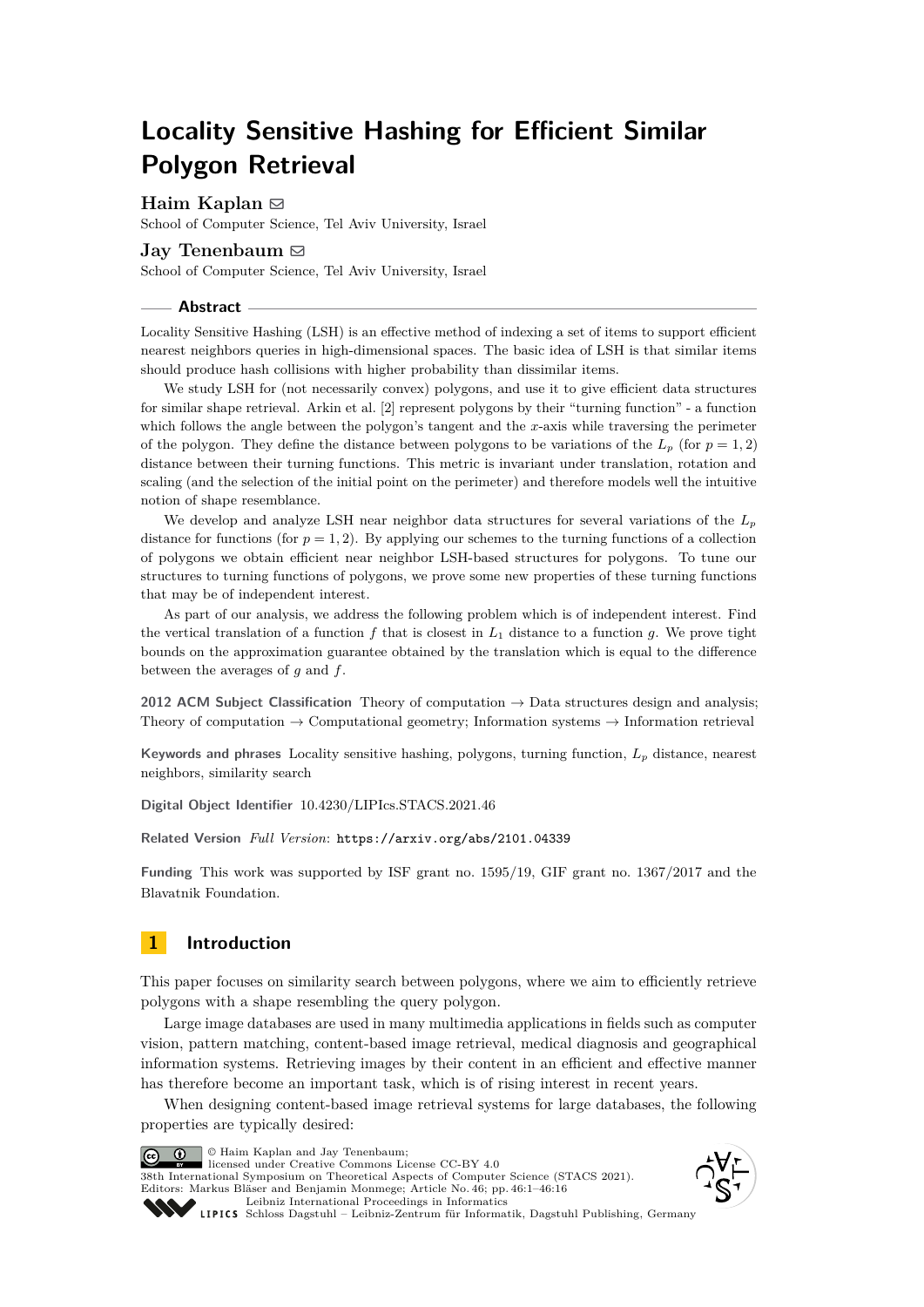#### **46:2 Locality Sensitive Hashing for Efficient Similar Polygon Retrieval**

- **Efficiency:** Since the database is very large, iterating over all objects is not feasible, so an efficient indexing data structure is necessary.
- **Human perception:** The retrieved objects should be perceptually similar to the query.  $\sim$
- **Invariance to transformations:** The retrieval probability of an object should be invariant to translating, scaling, and rotating the object. Moreover, since shapes are typically defined by a time signal describing their boundary, we desire invariance also to the initial point of the boundary parametrization.

There are two general methods to define how much two images are similar (or distant): intensity-based (color and texture) and geometry-based (shape). The latter method is arguably more intuitive [\[17\]](#page-14-1) but more difficult since capturing the shape is a more complex task than representing color and texture features. Shape matching has been approached in several other ways, including tree pruning [\[18\]](#page-15-0), the generalized Hough transform [\[5\]](#page-14-2), geometric hashing [\[16\]](#page-14-3) and Fourier descriptors [\[20\]](#page-15-1). For an extensive survey on shape matching metrics see Veltkamp and Hagedoorn [\[19\]](#page-15-2).

A noteworthy distance function between shapes is that of Arkin et al. [\[2\]](#page-14-0), which represents a curve using a cumulative angle function. Applied to polygons, the *turning function* (as used by Arkin et al.  $[2]$   $t<sub>P</sub>$  of a polygon  $P$  returns the cumulative angle between the polygon's counterclockwise tangent at the point and the *x*-axis, as a function of the fraction *x* of the perimeter (scaled to be of length 1) that we have traversed in a counterclockwise fashion. The turning function is a step function that changes at the vertices of the polygon, and either increases with left turns, or decreases with right turns (see Figure [2\)](#page-6-0). Clearly, this function is invariant under translation and scale of the polygon.

To find similar polygons based on their turning functions, we define the distance  $L_p(P,Q)$ between polygons *P* and *Q* to be the  $L_p$  distance between their turning functions  $t_P(x)$  and  $t_Q(x)$ . That is

$$
L_p(P,Q) = \left(\int_0^1 |t_P(x) - t_Q(x)|^p\right)^{1/p}.
$$

The turning function  $t_P(x)$  depends on the rotation of  $P$ , and the (starting) point of *P* where we start accumulating the angle. If the polygon is rotated by an angle  $\alpha$ , then the turning function  $t_P(x)$  becomes  $t_P(x) + \alpha$ . Therefore, we define the (rotation invariant) distance  $D_p^{\updownarrow}(P,Q)$  between polygons  $P$  and  $Q$  to be the  $D_p^{\updownarrow}$  distance between their turning functions  $t_P$  and  $t_Q$ , which is defined as follows

$$
D_p^{\updownarrow}(P,Q) \stackrel{def}{=} D_p^{\updownarrow}(t_P, t_Q) \stackrel{def}{=} \min_{\alpha \in \mathbb{R}} L_p(t_P + \alpha, t_Q) = \min_{\alpha \in \mathbb{R}} \sqrt[p]{\int_0^1 |t_P(x) + \alpha - t_Q(x)|^p dx}.
$$

If the starting point of  $P$  is clockwise shifted along the boundary by  $t$ , the turning function  $t_P(x)$  becomes  $t_P(x + t)$ . Thus, we define the distance  $D_p(P,Q)$  between polygons *P* and *Q* to be the  $D_p$  distance between their turning functions  $t_p$  and  $t_q$  which is defined as follows

$$
D_p(P,Q) \stackrel{def}{=} D_p(t_P, t_Q) \stackrel{def}{=} \min_{\alpha \in \mathbb{R}, t \in [0,1]} \left( \int_0^1 |t_P(x+t) + \alpha - t_Q(x)|^p \right)^{1/p}.
$$

The distance  $D_p(f, g)$  between two functions  $f$  and  $g$  extends  $f$  to the domain [0, 2] by defining  $t_P(x+1) = t_P(x) + 2\pi$ . The distance metric  $D_p$  is invariant under translation, rotation, scaling and the selection of the starting point. A comprehensive presentation of these distances, as well as a proof that they indeed satisfy the metric axioms appears in [\[2\]](#page-14-0).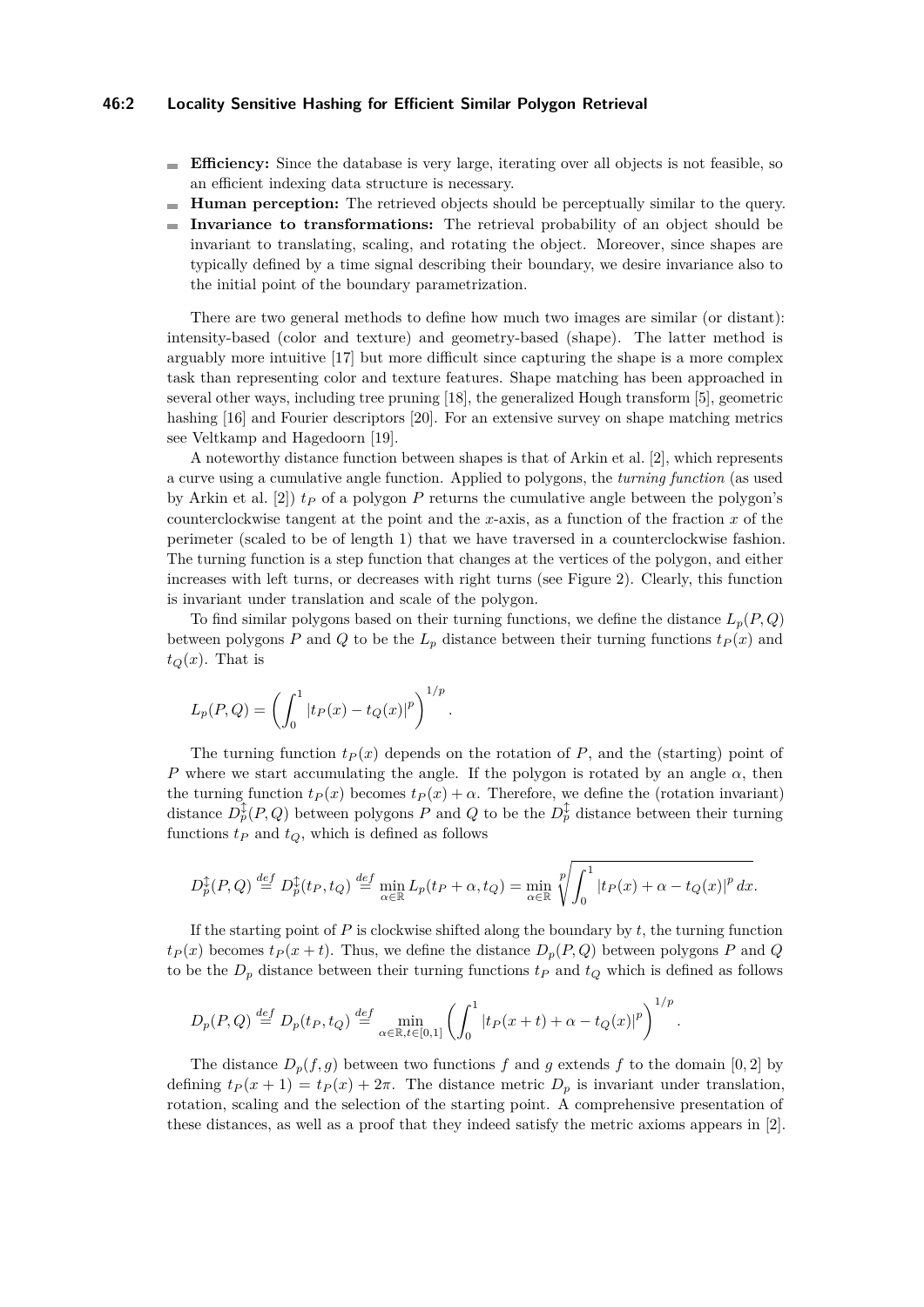We develop efficient nearest neighbor data structures for functions under these distances and then specialize them to functions which are turning functions of polygons.

Since a major application of polygon similarity is content-based image retrieval from large databases (see Arkin et al. [\[2\]](#page-14-0)), the efficiency of the retrieval is a critical metric. Traditionally, efficient retrieval schemes used tree-based indexing mechanisms, which are known to work well for prevalent distances (such as the Euclidean distance) and in low dimensions. Unfortunately such methods do not scale well to higher dimensions and do not support more general and computationally intensive metrics. To cope with this phenomenon (known as the "curse of dimensionality"), Indyk and Motwani [\[15,](#page-14-4) [14\]](#page-14-5) introduced Locality Sensitive Hashing (LSH), a framework based on hash functions for which the probability of hash collision is higher for near points than for far points.

Using such hash functions, one can determine near neighbors by hashing the query point and retrieving the data points stored in its bucket. Typically, we concatenate hash functions to reduce false positives, and use several hash functions to reduce false negatives. This gives rise to a data structure which satisfies the following property: for any query point *q*, if there exists a neighbor of distance at most *r* to *q* in the database, it retrieves (with constant probability) a neighbor of distance at most *cr* to *q* for some constant *c >* 1. This data structure is parameterized by the parameter  $\rho = \frac{\log(p_1)}{\log(p_2)} < 1$ , where  $p_1$  is the minimal collision probability for any two points of distance at most  $r$ , and  $p_2$  is the maximal collision probability for any two points of distance at least *cr*. The data structure can be built in time and space  $O(n^{1+\rho})$ , and its query time is  $O(n^{\rho} \log_{1/p_2}(n))$  where *n* is the size of the data set. $<sup>1</sup>$  $<sup>1</sup>$  $<sup>1</sup>$ </sup>

The trivial retrieval algorithm based on the turning function distance of Arkin et al. [\[2\]](#page-14-0), is to directly compute the distance  $D_2(P,Q)$  (or  $D_1(P,Q)$ ) between the query Q and all the polygons *P* in the database. This solution is invariant to transformations but not efficient (i.e., linear in the size of the database).

In this paper, we rely on the turning function distance of Arkin et al. [\[2\]](#page-14-0) for  $p = 1, 2$ , and create the first retrieval algorithm with respect to the turning function distance which is sub-linear in the size of the dataset. To do so, we design and analyze LSH retrieval structures for function distance, and feed the turning functions of the polygons to them. Our results give rise to a shape-based content retrieval (a near neighbor polygon) scheme which is efficient, invariant to transformations, and returns perceptually similar results.

#### **Our contribution**

We develop simple but powerful (*r, cr*)-LSH near neighbor data structures for efficient similar polygon retrieval, and give a theoretical analysis of their performance. We give the first structure (to the best of our knowledge) for approximate similar polygon retrieval which is provably invariant to shape rotation, translation and scale, and with a query time which is sub-linear in the number of data polygons. In contrast to many other structures for similar shape retrieval which often use heuristics, all our results are backed with theoretical proofs, using properties of the turning function distance and the theory of LSH.

<span id="page-2-0"></span>To ease on the reader, in this paper we suppress the term  $1/p_1$  in the structure efficiency, and the time it takes to compute a hash and distances between two polygons/functions. For example for polygons with at most *m* vertices (which we call *m*-gons), all our hash computations take  $O(m)$  time, and using Arkin et al. [\[2\]](#page-14-0) we may compute distances in  $O(m^2 \log(m))$  time.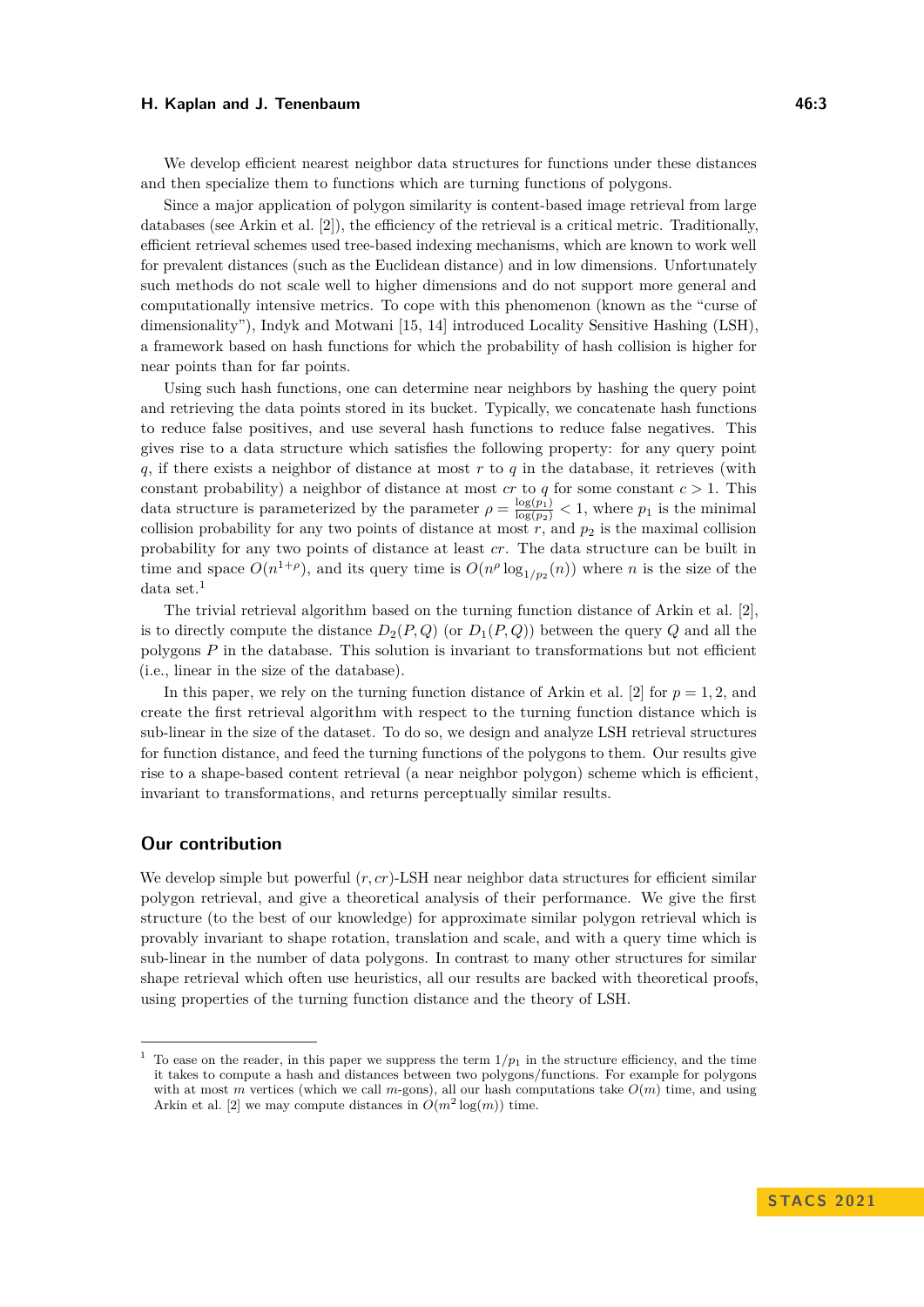#### **46:4 Locality Sensitive Hashing for Efficient Similar Polygon Retrieval**

<span id="page-3-3"></span>

**Figure 1** Our structures: each box is an (*r, cr*)-LSH near neighbor data structure, and the arrow  $A \rightarrow B$  with label *t* signifies that we use the method *t* over the structure *A* to get a structure for *B*.

To give our (*r, cr*)-LSH near neighbor data structures for polygons, we build such structures for step functions with distances which are derived from the  $L_p$  distance for  $p = 1, 2$ , and apply them to turning functions of polygons.<sup>[2](#page-3-0)</sup> Here  $r > 0$  and  $c > 1$  are the LSH parameters as defined above, and  $n$  is the number of objects in the data structure. The  $(r, cr)$ -LSH data structures which we present exist for any  $r > 0$  and  $c > 1$  (except when c is explicitly constrained). For an interval *I*, we say that a function  $f: I \to \mathbb{R}$  is a *k*-step function, if *I* can be divided into *k* sub-intervals, such that over each sub-interval *f* is constant. All the following results for functions are for *k*-step functions with ranges bounded in [*a, b*] for some  $a < b$  where for simplicity of presentation, we fix  $a = 0$  and  $b = 1^{3,4}$  $b = 1^{3,4}$  $b = 1^{3,4}$  $b = 1^{3,4}$  $b = 1^{3,4}$ . The results we present below are slightly simplified versions than those that appear in the body of the paper. For an overview of our structures see Figure [1.](#page-3-3)

#### **Near neighbors data structures for functions**

**1.** For the *L*<sup>1</sup> distance over functions, we design a simple but powerful LSH hash family. This hash selects a uniform point *p* from the rectangle  $[0, 1] \times [0, 1]$ , and maps each function to 1, 0 or −1 based on its vertical relation (above, on or below) with *p*. This yields an (*r, cr*)-LSH structure for *L*<sup>1</sup> which requires sub-quadratic preprocessing time and space of  $O(n^{1+\rho})$ , and sub-linear query time of  $O(n^{\rho} \log n)$ , where  $\rho = \log(1-r)/\log(1-cr) \leq \frac{1}{c}$ . For the  $L_2$  distance over functions, we observe that sampling each function at evenly spaced points reduces the *L*<sup>2</sup> distance to Euclidean distance. We use the data structure of Andoni and Razenshteyn [\[1\]](#page-14-6) for the Euclidean distance to give an  $(r, cr)$ -LSH for the  $L_2$  distance, which requires sub-quadratic preprocessing time of  $O(n^{1+\rho} + n_{r,c} \cdot n)$ , sub-quadratic space of  $O(n_{r,c} \cdot n^{1+\rho})$  and sub-linear query time of  $O(n_{r,c} \cdot n^{\rho})$ , where  $\rho = \frac{1}{2c-1}$  and  $n_{r,c} = \frac{2k}{(\sqrt{c}-1)r^2}$ is the dimension of the sampled vectors. We also give an alternative asymmetric LSH hash family for the *L*<sup>2</sup> distance inspired by our hash family for the *L*<sup>1</sup> distance, and create an LSH structure based on it.

**2.** For the  $D_2^{\updownarrow}$  distance, we leverage a result of Arkin et al. [\[2\]](#page-14-0), to show that the mean-reduce transformation, defined to be  $\hat{\phi}(x) = \phi(x) - \int_0^1 \phi(s)ds$ , reduces  $D_2^{\updownarrow}$  distances to  $L_2$  distances with no approximation loss. That is, for every *f* and *g*,  $D_2^{\updownarrow}(f,g) = L_2(\hat{f}, \hat{g})$ , so we get an

<span id="page-3-0"></span><sup>2</sup> Our structures for step functions can be extended to support also functions which are concatenations of at most  $k \in \mathbb{N}$  functions which are *M*-Lipschitz for some  $M > 0$ . Also, we can give similar structures for variations of the function  $D_1$  and  $D_2$  distances where we extend the functions from the domain [0, 1] to the domain  $[0,2]$ , not by  $f(x) = f(x-1) + 2\pi$ , but by  $f(x) = f(x-1) + q$  for any constant  $q \in \mathbb{R}$ .

<span id="page-3-1"></span><sup>3</sup> For general values of these parameters, the dependency of the data structure's run-time and memory is roughly linear or squared in  $b - a$ .

<span id="page-3-2"></span><sup>&</sup>lt;sup>4</sup> Since  $a = 0$  and  $b = 1$ , the distance between any two functions is at most 1, so we focus on  $r < 1$ .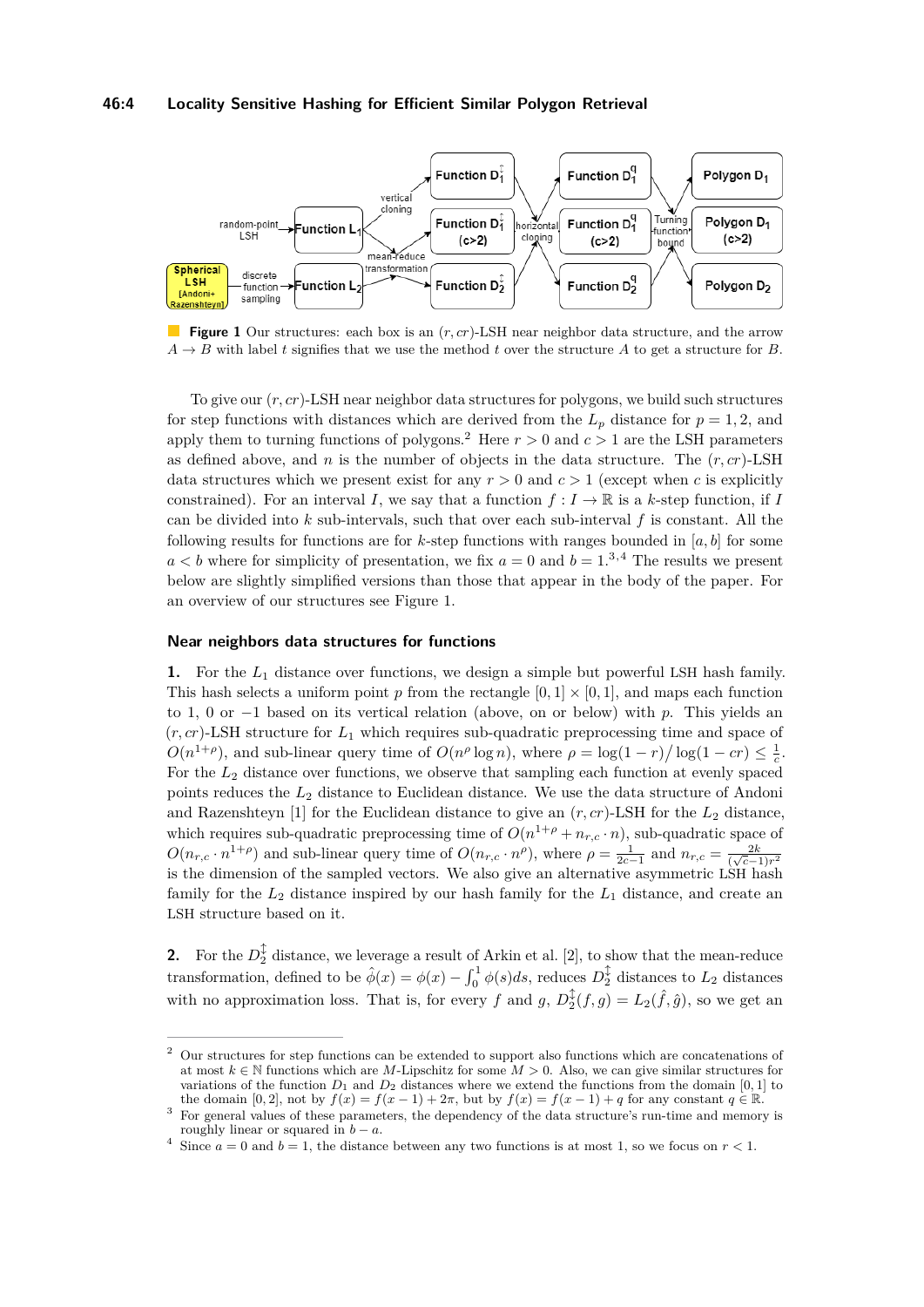$(r, cr)$ -LSH structure for the  $D_2^{\updownarrow}$  distance which uses our previous  $L_2$  structure, and with identical performance. For the  $D_1^{\updownarrow}$  distance, we approximately reduce  $D_1^{\updownarrow}$  distances to  $L_1$ distances using the same mean-reduction. We give a simple proof that this reduction gives a 2-approximation, and improve it to a tight approximation bound showing that for any two step functions  $f, g : [0,1] \rightarrow [0,1], L_1(\hat{f}, \hat{g}) \leq (2 - D_1^{\updownarrow}(f,g)) \cdot D_1^{\updownarrow}(f,g)$ . This proof (see full version), which is of independent interest, characterizes the approximation ratio by considering the function  $f - g$ , dividing its domain into 3 parts and averaging over each part, thereby considering a single function with 3 step heights. This approximation scheme yields an  $(r, cr)$ -LSH structure for any  $c > 2 - r$ , which is substantially smaller than 2 (approaching 1) for large values of *r*.

We also give an alternative structure *step-shift-LSH* that supports any  $c > 1$ , but has a slightly diminished performance. This structure leans on the observation of Arkin et al. [\[2\]](#page-14-0), that the optimal vertical shift aligns a step of *f* with a step of *g*. It therefore replaces each data step function by a set of vertical shifts of it, each aligning a different step value to  $y = 0$ , and constructs an *L*<sup>1</sup> data structure containing all these shifted functions. It then replaces a query with its set of shifts as above, and performs a query in the internal  $L_1$  structure with each of these shifts.

**3.** For the *D*<sup>1</sup> and *D*<sup>2</sup> distances, we leverage another result of Arkin et al. [\[2\]](#page-14-0), that the optimal horizontal shift horizontally aligns a discontinuity point of *f* with a discontinuity point of g. Similarly to *step-shift-LSH*, we give a structure for  $D_1$  (or  $D_2$ ) by keeping an internal structure for  $D_1^{\updownarrow}$  (or  $D_2^{\updownarrow}$ ) which holds a set of horizontal shifts of each data functions, each aligns a different discontinuity point in to  $x = 0$ . It then replaces a query with its set of shifts as above, and performs a query in the internal structure with each of these shifts.

#### **Near neighbors data structures for polygons**

We design LSH structures for the polygonal  $D_1$  and  $D_2$  distances, by applying the  $D_1$  and *D*<sup>2</sup> structures to the turning functions of the polygons. We assume that all the data and query polygons have at most *m* vertices (are *m*-gons), where *m* is a constant known at preprocessing time. It is clear that the turning functions are  $(m + 1)$ -step functions, but the range of the turning functions is not immediate (note that performance inversely relates to the range size).

First, we show that turning functions of  $m$ -gons are bounded in the interval  $I =$  $[-(\vert m/2 \vert -1)\pi, (\vert m/2 \vert +3)\pi]$  of size  $\lambda_m := (2 \cdot \vert m/2 \vert +2)\pi$ . We show that this bound is tight in the sense that there are *m*-gons whose turning functions get arbitrarily close to these upper and lower bounds.

Second, we define the *span* of a function  $\xi$  : [0, 1]  $\rightarrow \mathbb{R}$  to be  $span(\xi) = max_{x \in [0,1]}(\xi(x))$  $\min_{x\in[0,1]}(\xi(x))$ , and show that for *m*-gons, the span is at most  $\lambda_m/2 = (\lfloor m/2 \rfloor + 1)\pi$ , and that this bound is tight - there are *m*-gons whose turning functions have arbitrarily close spans to  $\lambda_m/2$ . Since the  $D_1$  and  $D_2$  distances are invariant to vertical shifts, we perform an a priori vertical shift to each turning function such that its minimal value becomes 0, effectively morphing the range to  $[0, \lambda_m/2]$ , which is half the original range size. This yields the following structures:

For the  $D_1$  distance, for any  $c > 2$  we give an  $(r, cr)$ -LSH structure storing *n* polygons with at most *m* vertices which requires  $O((nm)^{1+\rho})$  preprocessing time and space which are sub-quadratic in *n*, and  $O(m^{1+\rho} n^{\rho} \log(nm))$  query time which is sub-linear in *n*, where  $\rho$ is roughly  $2/c$ . Also for  $D_1$ , for any  $c > 1$  we get an  $(r, cr)$ -LSH structure which requires sub-quadratic preprocessing time and space of  $O((nm^2)^{1+\rho})$ , and sub-linear query time of  $O(m^{2+2\rho} n^{\rho} \log(nm))$ , where  $\rho$  is roughly 1/c.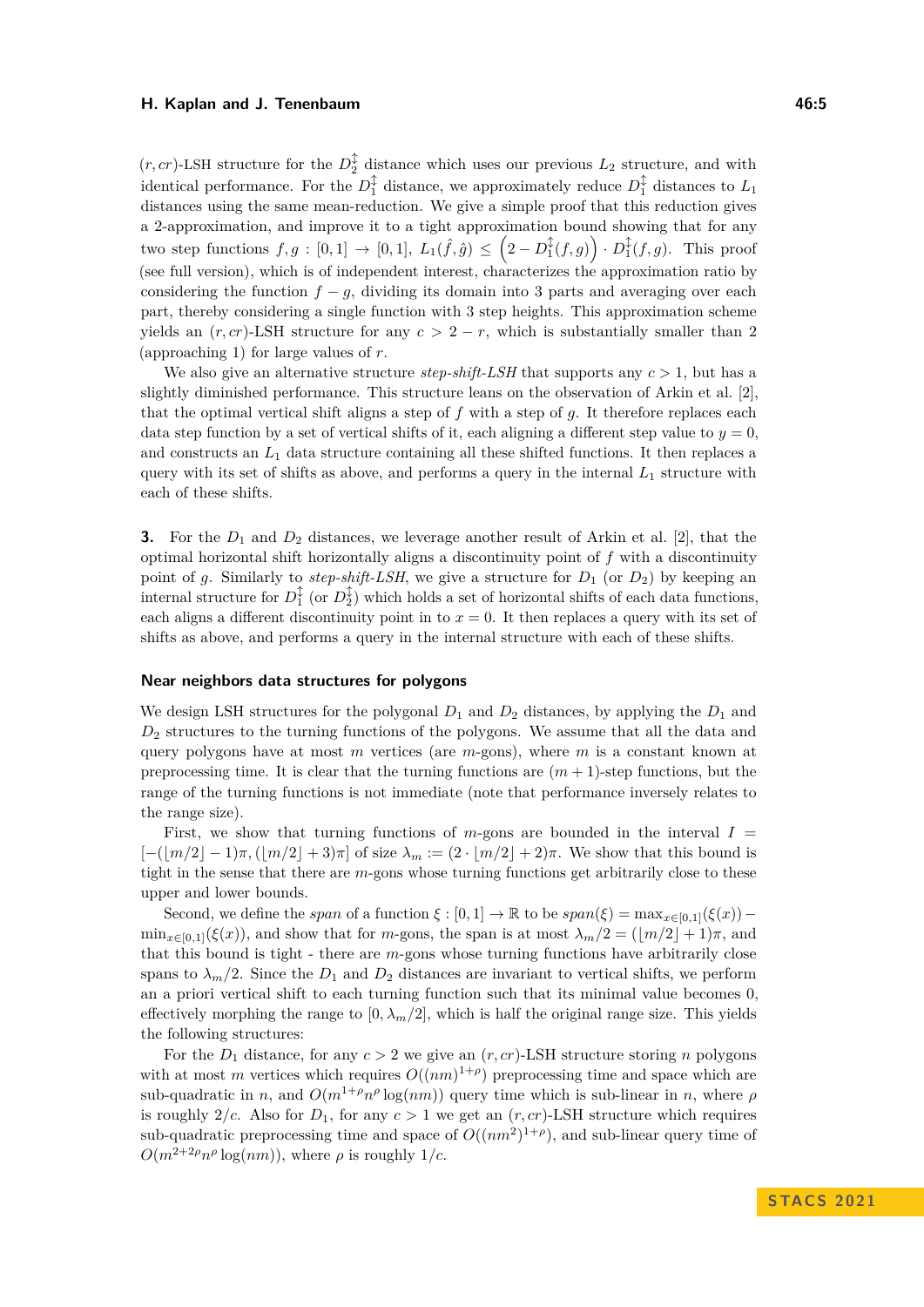For the  $D_2$  distance, we give an  $(r, cr)$ -LSH structure which requires sub-quadratic preprocessing time of  $\tilde{O}(n^{1+\rho})$ , sub-quadratic space of  $\tilde{O}(n^{1+\rho})$ , and sub-linear query time of  $\tilde{O}(n^{\rho})$ , where  $\rho = \frac{1}{2\sqrt{c}-1}$ .<sup>[5](#page-5-0)</sup>

## **Other similar works**

Babenko et al. [\[4\]](#page-14-7) suggest a practical method for similar image retrieval, by embedding images to a Euclidean space using Convolutional Neural Networks (CNNs), and retrieving similar images to a given query based on their embedding's euclidean distance to the query embedding. This approach has been the most effective practical approach for similar image retrieval in recent years.

Gudmundsson and Pagh [\[13\]](#page-14-8) consider a metric in which there is a constant grid of points, and shapes are represented by the subset of grid points which are contained in them. The distance between polygons is then defined to be the *Jaccard distance* between the corresponding subsets of grid points. Their solution lacks invariance to scale, translation and rotation, however our work is invariant to those, and enables retrieving polygons which have a similar shape, rather than only spatially similar ones.

Other metrics over shapes have been considered. Cakmakov et al. [\[7\]](#page-14-9) defined a metric based on snake-like moving of the curves. Bartolini et al. [\[6\]](#page-14-10) proposed a new distance function between shapes, which is based on the Discrete Fourier Transform and the Dynamic Time Warping distance. Chavez et al. [\[9\]](#page-14-11) give an efficient polygon retrieval technique based on Fourier descriptors. Their distance works for exact matches, but is a weak proxy for visual similarity, since it relates to the distances between corresponding vertices of the polygons.

There has been a particular effort to develop efficient structures for the discrete Fréchet distance and the dynamic time warping distance for polygonal curves in R *d* . Such works include Driemel et al. [\[10\]](#page-14-12) who gave LSH structures for these metrics via snapping the curve points to a grid, Ceccarello et al. [\[8\]](#page-14-13) who gave a practical and efficient algorithm for the r-range search for the discrete Fréchet distance, Filtser et al. [\[11\]](#page-14-14) who built a deterministic approximate near neighbor data structure for these metrics using a subsample of the data, and Astefanoaei et al. [\[3\]](#page-14-15) who created a suite of efficient sketches for trajectory data. Grauman and Darrell [\[12\]](#page-14-16) performed efficient contour-based shape retrieval (which is sensitive (not invariant) to translations, rotations and scaling) using an embedding of Earth Mover's Distance into *L*<sup>1</sup> space and LSH.

## **2 Preliminaries**

We first formally define LSH, then discuss the turning function representation of Arkin et al. [\[2\]](#page-14-0), and then define the distance functions between polygons and functions which rise from this representation.

## **2.1 Locality sensitive hashing**

We use the following standard definition of a *Locality Sensitive Hash Family (LSH)* with respect to a given distance function  $d: Z \times Z \to \mathbb{R}_{\geq 0}$ .

<span id="page-5-0"></span><sup>&</sup>lt;sup>5</sup> The  $\tilde{O}$  notation hides multiplicative constants which are small powers (e.g., 5) of  $m, \frac{1}{r}$  and  $\frac{1}{\sqrt[4]{c}-1}$ .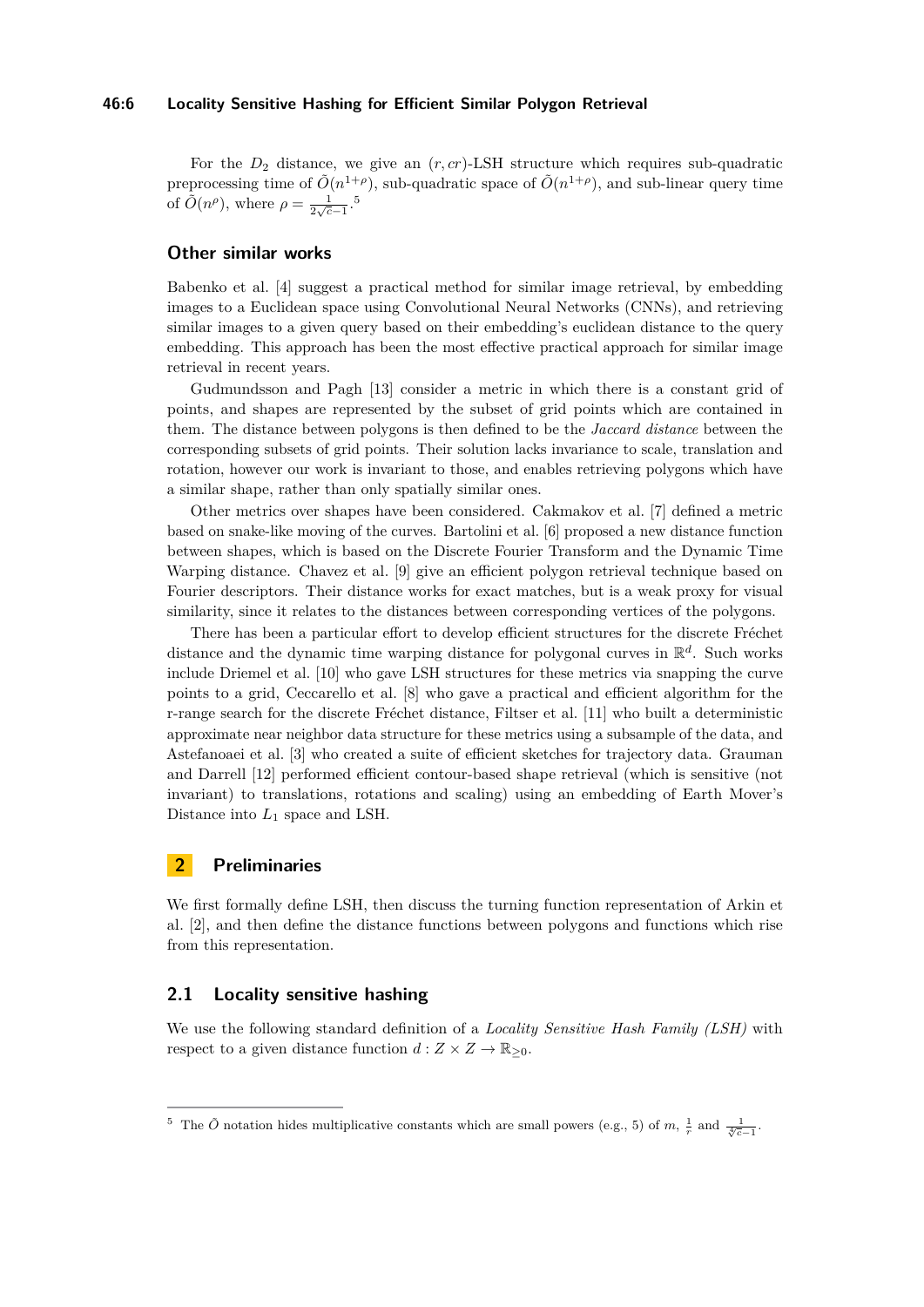$\triangleright$  **Definition 1** (Locality Sensitive Hashing (LSH)). Let  $r > 0$ ,  $c > 1$  and  $p_1 > p_2$ . A family *H of functions*  $h: Z \to \Gamma$  *is an*  $(r, cr, p_1, p_2)$ *-LSH for a distance function*  $d: Z \times Z \to \mathbb{R}_{\geq 0}$ *if for any*  $x, y \in Z$ ,

**1.** *If d*(*x, y*) ≤ *r then*  $Pr_{h \in H}[h(x) = h(y)] \geq p_1$ *, and* 

**2.** *If*  $d(x, y) \geq cr$  *then*  $Pr_{h \in H}[h(x) = h(y)] \leq p_2$ .

Note that in the definition above, and in all the following definitions, the hash family *H* is always sampled uniformly.

We say that a hash family is an  $(r, cr)$ -*LSH* for a distance function *d* if there exist  $p_1 > p_2$ such that it is an  $(r, cr, p_1, p_2)$ -LSH. A hash family is a *universal LSH* for a distance function *d* if for all  $r > 0$  and  $c > 1$  it is an  $(r, cr)$ -LSH.

From an  $(r, cr, p_1, p_2)$ -LSH family, we can derive, via the general theory developed in [\[15,](#page-14-4) [14\]](#page-14-5), an (*r, cr*)*-LSH data structure*, for finding approximate near neighbors with respect to *r*. That is a data structure that finds (with constant probability) a neighbor of distance at most *cr* to a query *q* if there is a neighbor of distance at most *r* to *q*. This data structure uses  $O(n^{1+\rho})$  space (in addition to the data points), and  $O(n^{\rho} \log_{1/p_2}(n))$  hash computations per query, where  $\rho = \frac{\log(1/p_1)}{\log(1/p_2)} = \frac{\log(p_1)}{\log(p_2)}$  $\frac{\log(p_1)}{\log(p_2)}$ 

#### <span id="page-6-0"></span>**2.2 Representation of polygons**



**Figure 2** Left: a polygon *P* with 6 vertices. Right: the turning function *t<sup>P</sup>* of *P*, with 7 steps.

Let *P* be a simple polygon scaled such that its perimeter is one. Following the work of Arkin et al. [\[2\]](#page-14-0), we represent *P* via a *turning function*  $t_P(s) : [0,1] \to \mathbb{R}$ , that specifies the angle of the counterclockwise tangent to  $P$  with the x-axis, for each point  $q$  on the boundary of *P*. A point *q* on the boundary of *P* is identified by its counterclockwise distance (along the boundary which is of length 1 by our scaling) from some fixed reference point *O*. It follows that  $t_P(0)$  is the angle  $\alpha$  that the tangent at *O* creates with the x-axis, and  $t_P(s)$ follows the cumulative turning, and increases with left turns and decreases with right turns. Although  $t<sub>P</sub>$  may become large or small, since  $P$  is a simple closed polygon we must have that  $t_P(1) = t_P(0) + 2\pi$  if *O* is not a vertex of *P*, and  $t_P(1) - t_P(0) \in [\pi, 3\pi]$  otherwise. Figure [2](#page-6-0) illustrates the polygon turning function.

Note that since the angle of an edge with the x-axis is constant and angles change at the vertices of *P*, then the function is constant over the edges of *P* and has discontinuity points over the vertices. Thus, the turning function is in fact a step function.

In this paper, we often use the term *m*-gon – a polygon with **at most** *m* vertices.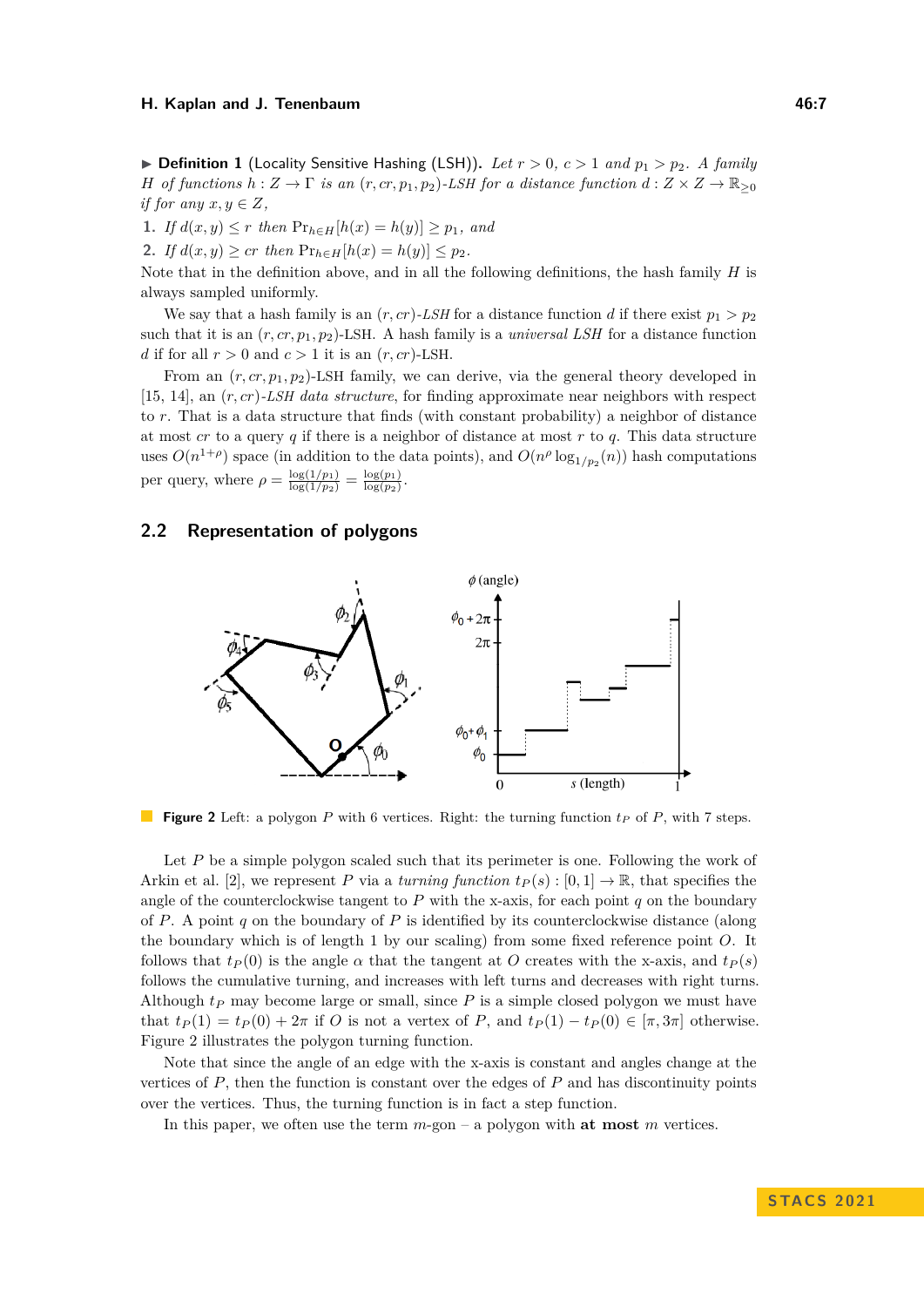#### **46:8 Locality Sensitive Hashing for Efficient Similar Polygon Retrieval**

## **2.3 Distance functions**

Consider two polygons *P* and *Q*, and their associated turning functions  $t_P(s)$  and  $t_Q(s)$ accordingly. Define the *aligned*  $L_p$  *distance* (often abbreviated to  $L_p$  *distance*) between *P* and *Q* denoted by  $L_p(P,Q)$ , to be the  $L_p$  distance between  $t_P(s)$  and  $t_Q(s)$  in [0, 1]:  $L_p(P,Q) = \sqrt[p]{\int_0^1 |t_P(x) - t_Q(x)|^p dx}.$ 

Note that even though the  $L_p$  distance between polygons is invariant under scale and translation of the polygon, it depends on the rotation of the polygon and the choice of the reference points on the boundaries of *P* and *Q*.

Since rotation of the polygon results in a vertical shift of the function  $t<sub>P</sub>$ , we define the *vertical shift-invariant*  $L_p$  distance between two functions  $f$  and  $q$  to be

 $D_p^{\updownarrow}(f,g) = \min_{\alpha \in \mathbb{R}} L_p(f + \alpha, g) = \min_{\alpha \in \mathbb{R}} \sqrt[p]{\int_0^1 |f(x) + \alpha - g(x)|^p dx}$ . Accordingly, we define the *rotation-invariant L<sup>p</sup>* distance between two polygons *P* and *Q* to be the vertical shiftinvariant  $L_p$  distance between the turning functions  $t_p$  and  $t_q$  of  $P$  and  $Q$  respectively:  $D_p^{\updownarrow}(P,Q) = D_p^{\updownarrow}(t_P, t_Q) = \min_{\alpha \in \mathbb{R}} \sqrt[p]{\int_0^1 |t_P(x) + \alpha - t_Q(x)|^p dx}.$ 

To tweak the distance  $D_p^{\updownarrow}$  such that it will be invariant to changes of the reference points, we need the following definition. We define the  $2\pi$ -extension  $f^{2\pi} : [0,2] \to \mathbb{R}$  of a function  $f:[0,1] \to \mathbb{R}$  to the domain  $[0,2]$ , to be  $f^{2\pi} =$  $\int f(x)$ , for  $x \in [0, 1]$  $f(x-1) + 2\pi$ , for  $x \in (1,2]$ *.*

A turning function  $t_P$  is naturally  $2\pi$ -extended to the domain [0, 2] by circling around *P* one more time. We define the *u*-slide of a function  $g: [0,2] \to \mathbb{R}$ ,  $slide_{u}^{L}(g): [0,1] \to \mathbb{R}$ , for a value  $u \in [0,1]$  to be  $\left(\text{slide}_{u}^{\leftrightarrow}(g)\right)(x) = g(x+u)$ . These definitions are illustrated in Figure [3.](#page-7-0) Note that shifting the reference point by a counterclockwise distance of *u* around the perimeter of a polygon *P* changes the turning function from  $t_P$  to  $slide_i^{\leftrightarrow}(t_P^{2\pi})$ .

<span id="page-7-0"></span>

**Figure 3** Left: The turning function *t<sup>P</sup>* of the square with reference point *p*. Center: the  $2\pi$ -extension  $t_P^{2\pi}$  of  $t_P$ . Right: The turning function of the square with the reference point *q* in red (this is in fact the function  $t_P^{2\pi}$  cropped to between the black vertical lines, i.e., to [0.375, 1.375]).

We therefore define the (vertical and horizontal) *shift-invariant*  $L_p$  *distance* between  $\text{two functions } f, g : [0,1] \rightarrow \mathbb{R} \text{ to be: } D_p(f,g) = \min_{u \in [0,1]} D_p^{\updownarrow}(slide_u^{\leftrightarrow}(f^{2\pi}), g) =$  $\min_{\alpha \in \mathbb{R}, u \in [0,1]} \sqrt[p]{\int_0^1 |f^{2\pi}(x+u) + \alpha - g(x)|^p} dx$ , and define the (rotation and reference point invariant)  $L_p$  distance between two polygons *P* and *Q* to be  $D_p(P,Q) = D_p(t_P, t_Q)$ . Arkin et al. [\[2\]](#page-14-0) proved that  $D_p(f, g)$  is a metric for any  $p > 0$ .

## **3** *L***1-based distances**

In this section, we give LSH structures for the  $L_1$  distance, the  $D_1^{\updownarrow}$  distance and then the  $D_1$  distance. Note that the  $D_1$  distance reduces to the  $D_1^{\updownarrow}$  distance, which by using the *mean-reduction* transformation presented in Section [3.2,](#page-9-0) reduces to the *L*<sup>1</sup> distance.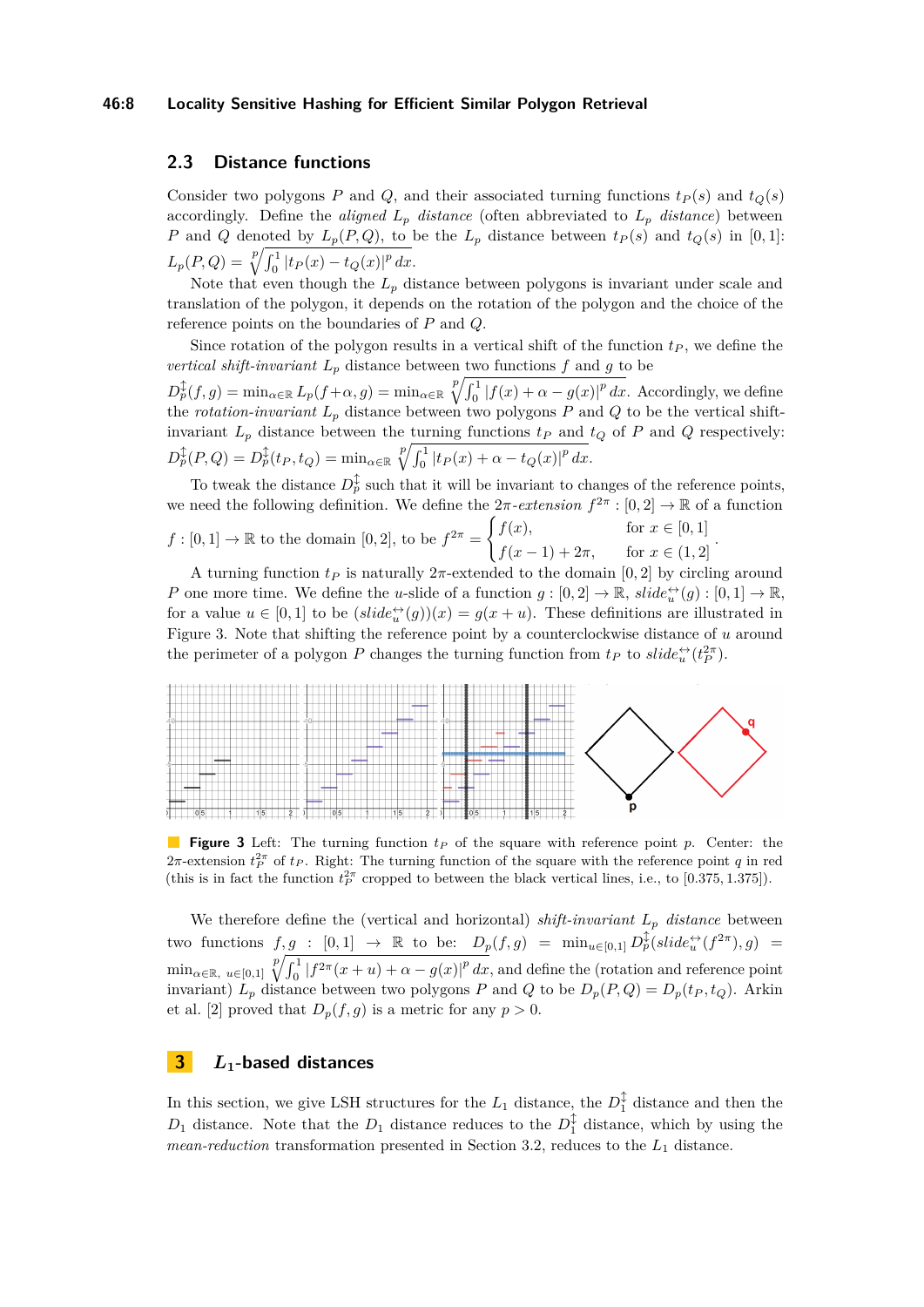## <span id="page-8-2"></span>**3.1 Structure for** *L***<sup>1</sup>**

<span id="page-8-0"></span>In this section we present *random-point-LSH*, a simple hash family for functions *f* :  $[0,1] \rightarrow [a,b]$  with respect to the  $L_1$  distance. *Random-point-LSH* is the hash family  $H_1(a,b) = \{h_{(x,y)} | (x,y) \in [0,1] \times [a,b] \},$  where the points  $(x,y)$  are uniformly selected from the rectangle  $[0,1] \times [a,b]$ . Each  $h_{(x,y)}$  receives a function  $f : [0,1] \to [a,b]$ , and returns 1 if *f* is vertically above the point  $(x, y)$ , returns  $-1$  if *f* is vertically below  $(x, y)$ , and 0 otherwise.



**Figure 4** Illustration of the hash of two functions *f* and *g* w.r.t.  $h_{(x,y)}$  for  $a = 0$  and  $b = 1.5$ . For  $(x, y)$  in the green area  $h_{(x,y)}(f) = -1 \neq 1 = h_{(x,y)}(g)$ , in the blue area  $h_{(x,y)}(f) = 1 \neq -1$  $h(x,y)(g)$ , in the red area  $h(x,y)(f) = h(x,y)(g) = -1$ , and in the orange area  $h(x,y)(f) = h(x,y)(g) = 1$ .

The intuition behind *random-point-LSH* is that any two functions  $f, g : [0, 1] \rightarrow [a, b]$ collide precisely over hash functions  $h_{(x,y)}$  for which the point  $(x, y)$  is outside the area bounded between the graphs of *f* and *g*. This fact is illustrated in the following Figure [4.](#page-8-0) Thus, this hash incurs a collision probability of  $1 - \frac{L_1(f,g)}{b-a} = 1 - \frac{L_1(f,g)}{b-a}$ , which is a decreasing function with respect to  $L_1(f,g)$ . This intuition leads to the following results.

<span id="page-8-1"></span>▶ **Theorem 2.** For any two functions  $f, g : [0, 1] \rightarrow [a, b]$ , we have that  $P_{h \sim H_1(a, b)}(h(f))$  $h(g)) = 1 - \frac{L_1(f,g)}{b-a}.$ 

**Proof.** Fix  $x \in [0, 1]$ , and denote by  $U(S)$  the uniform distribution over a set *S*. We have that

$$
P_{y \sim U([a,b])}(h_{(x,y)}(f) = h_{(x,y)}(g)) = 1 - P_{y \sim U([a,b])}(h_{(x,y)}(f) \neq h_{(x,y)}(g))
$$
  
= 
$$
1 - \frac{|f(x) - g(x)|}{b - a},
$$

where the last equality follows since  $h_{(x,y)}(f) \neq h_{(x,y)}(g)$  precisely for the *y* values between  $f(x)$  and  $g(x)$ . Therefore, by the law of total probability,

$$
P_{h \sim H_1(a,b)}(h(f) = h(g)) = P_{(x,y) \sim U([0,1] \times [a,b])}(h_{(x,y)}(f) = h_{(x,y)}(g))
$$
  
= 
$$
\int_0^1 P_{y \sim U([a,b])}(h_{(x,y)}(f) = h_{(x,y)}(g))dx
$$
  
= 
$$
\int_0^1 \left(1 - \frac{|f(x) - g(x)|}{b - a}\right)dx = 1 - \frac{L_1(f,g)}{b - a}.
$$

**S TAC S 2 0 2 1**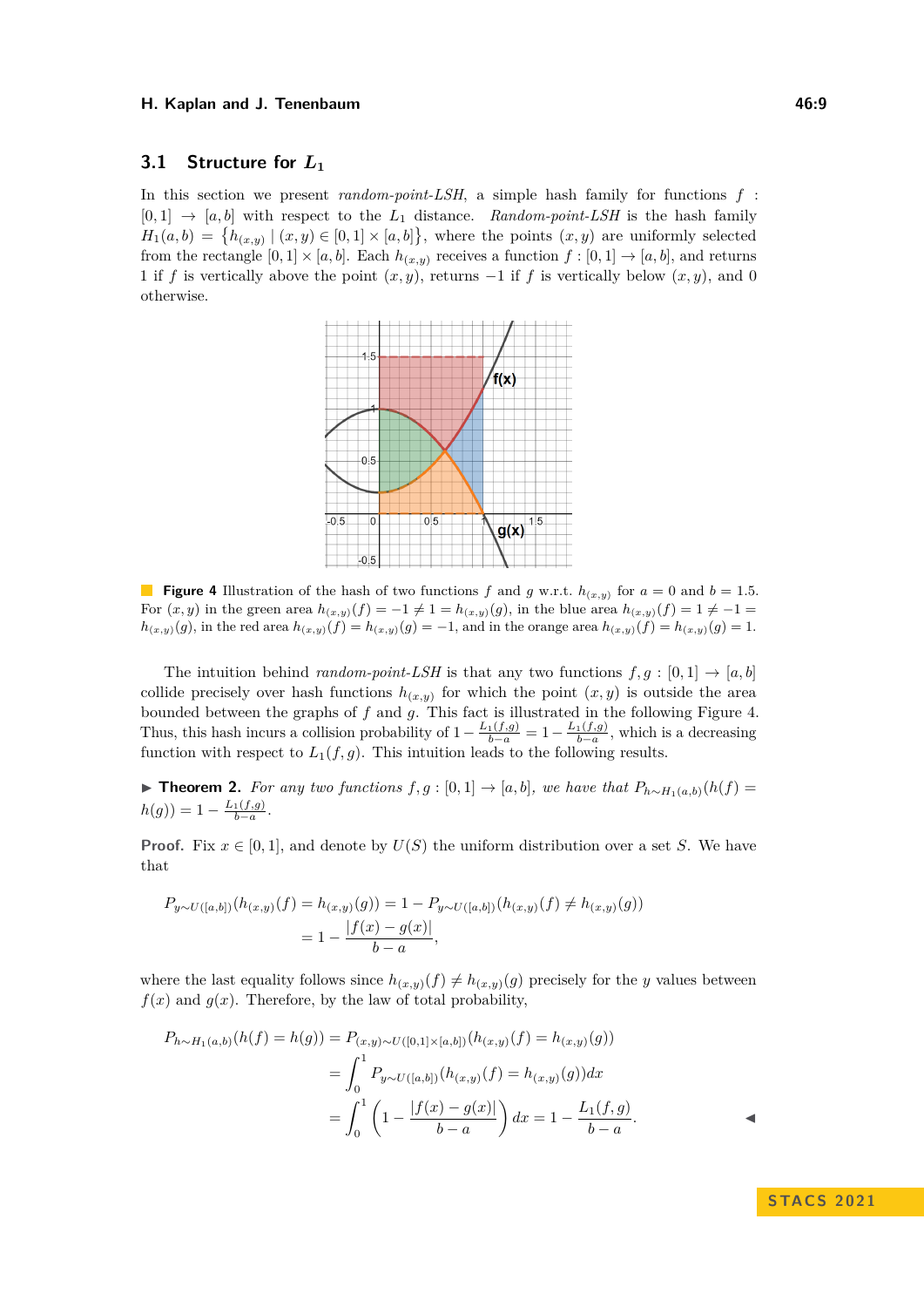▶ **Corollary 3.** *For any r >* 0 *and c >* 1*, one can construct an* (*r, cr*)−*LSH structure for the*  $L_1$  *distance for n functions with ranges bounded in* [a, b]. This structure requires  $O(n^{1+\rho})$ *space and preprocessing time, and has*  $O(n^{\rho} \log(n))$  *query time, where*  $\rho = \frac{\log(1-\frac{r}{b-a})}{\log(1-\frac{cr}{c})}$  $\frac{\log(1-\frac{c}{b-a})}{\log(1-\frac{cr}{b-a})} \approx \frac{1}{c}$ *for*  $r \ll b - a$ *.* 

**Proof.** Fix  $r > 0$  and  $c > 1$ . By the general result of Indyk and Motwani [\[15\]](#page-14-4), it suffices to show that  $H_1(a, b)$  is an  $(r, cr, 1 - \frac{r}{b-a}, 1 - \frac{cr}{b-a})$ -LSH for the  $L_1$  distance.

Indeed, by Theorem [2,](#page-8-1)  $P_{h \sim H_1(a,b)}(h(f) = h(g)) = 1 - \frac{L_1(f,g)}{b-a}$ , so we get that If  $L_1(f, g) \le r$ , then  $P_{h \sim H_1(a,b)}(h(f) = h(g)) = 1 - \frac{L_1(f,g)}{b-a} \ge 1 - \frac{r}{b-a}$ . If  $L_1(f, g) \geq cr$ , then  $P_{h \sim H_1(a,b)}(h(f) = h(g)) = 1 - \frac{L_1(f,g)}{b-a} \leq 1 - \frac{cr}{b-a}$ . ◀

#### <span id="page-9-0"></span> $3.2$  Structure for  $D_1^{\hat{\downarrow}}$ **1**

In this section we present *mean-reduce-LSH*, an LSH family for the vertical translationinvariant  $L_1$  distance,  $D_1^{\updownarrow}$ . Observe that finding an LSH family for  $D_1^{\updownarrow}$  is inherently more difficult than for  $L_1$ , since even evaluating  $D_1^{\updownarrow}(f,g)$  for a query function *g* and an input function *f* requires minimizing  $L_1(f + \alpha, g)$  over the variable  $\alpha$ , and the optimal value of  $\alpha$ depends on both *f* and *g*.

Our structure requires the following definitions. We define  $\bar{\phi} = \int_0^1 \phi(x) dx$  to be the mean of a function  $\phi$  over the domain [0, 1], and define the *mean-reduction* of  $\phi$ , denoted by  $\hat{\phi} : [0,1] \rightarrow [a-b, b-a]$ , to be the vertical shift of  $\phi$  with zero integral over [0, 1], i.e.,  $\hat{\phi}(x) = \phi(x) - \bar{\phi}(x)$ . These definitions are illustrated in Figure [5.](#page-9-1) Our solution relies on the crucial observation that for the pair of functions  $f, g : [0, 1] \rightarrow [a, b]$ , the value of *α* which minimizes  $L_1(f + \alpha, g)$  is "well approximated" by  $\bar{g} - \bar{f}$ . That is the distance  $L_1(f + (\bar{g} - \bar{f}), g) = L_1(f - \bar{f}, g - \bar{g}) = L_1(\hat{f}, \hat{g})$  approximates  $D_1^{\updownarrow}(f, g)$ . This suggests that if we replace any data or query function  $f$  with  $\hat{f}$ , then the  $D_1^{\updownarrow}$  distances are approximately the  $L_1$  distances of the shifted versions  $\hat{f}$ , for which we can use the hash  $H_1$  from Section [3.1.](#page-8-2)

<span id="page-9-1"></span>

**Figure 5** A function *f* (black), its mean  $\bar{f}$ (blue), and its mean-reduction  $\hat{f}$  (below). Notice that the red and green areas are equal.

Indeed, we use the hash family *H*<sup>1</sup> from Section [3.1,](#page-8-2) and define *mean-reduce-LSH* for functions with images contained in  $[a, b]$  to be the family  $H_1^{\updownarrow}(a, b) = \{f \to h \circ \hat{f} \mid h \in$  $H_1(a - b, b - a)$ . Each hash of  $H_1^{\updownarrow}(a, b)$  is defined by a function  $h \in H_1(a - b, b - a)$ , and given a function  $f$ , it applies  $h$  on its mean-reduction  $\hat{f}$ .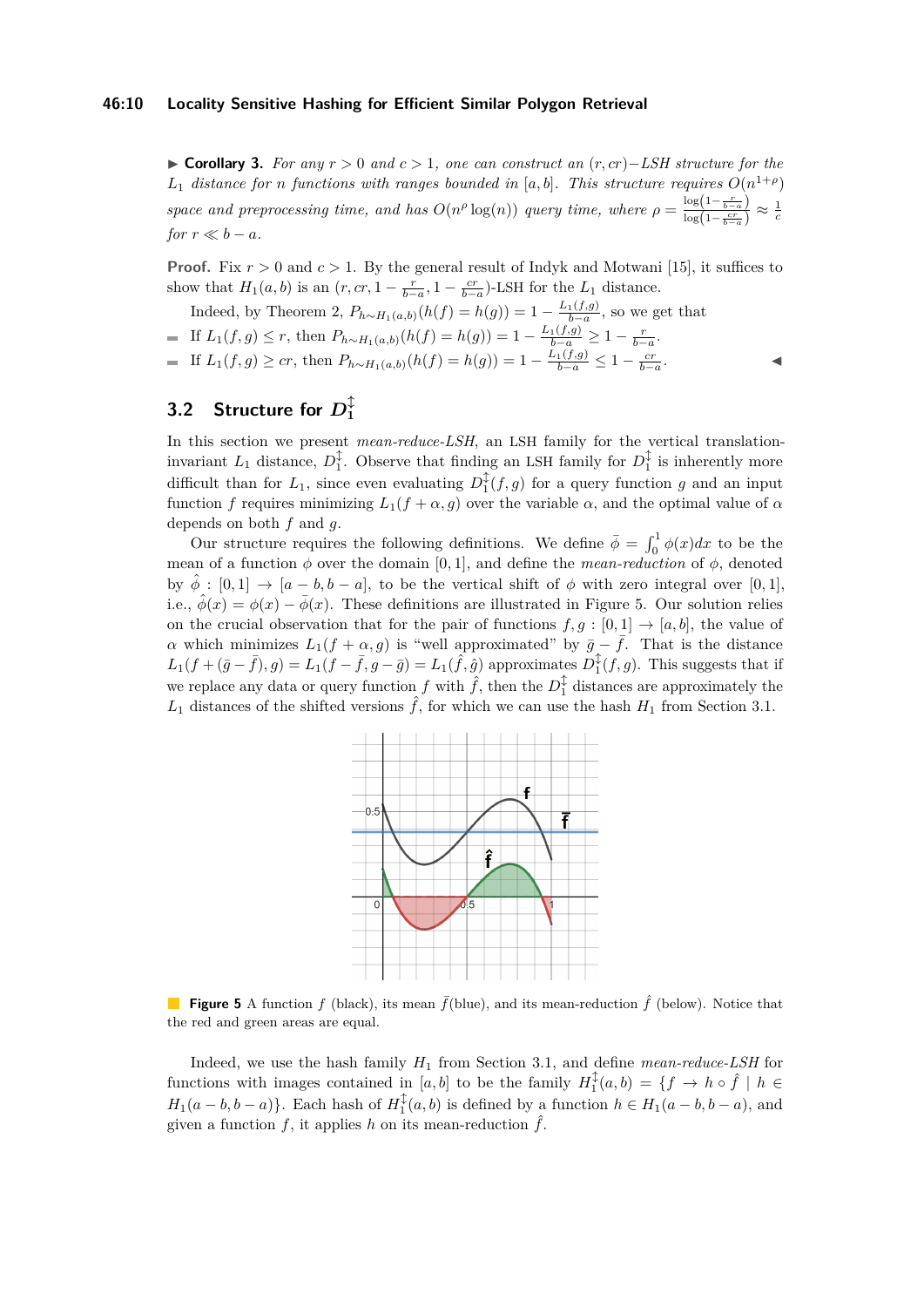The following theorem gives a tight bound for the *L*<sup>1</sup> distance between mean-reduced functions in terms of their original vertical translation-invariant  $L_1$  distance  $D_1^{\updownarrow}$ . The proof of this tight bound as well as a simpler 2-approximation appear in the full version of the paper. Our elegant but more complicated proof of the tight bound characterizes and bounds the approximation ratio using properties of  $f - g$ , and demonstrates its tightness by giving the pair of step functions *f, g* which meet the bound.

We conclude this result in the following theorem.

<span id="page-10-0"></span>▶ **Theorem 4.** *Let*  $f, g : [0, 1] \rightarrow [a, b]$  *be step functions and let*  $r \in (0, b - a]$  *be their vertical*  $shift\text{-}invariant L_1\ distance\ r = D_1^{\updownarrow}(f,g)$ . Then  $r \leq L_1(\hat{f}, \hat{g}) \leq (2 - \frac{r}{b-a}) \cdot r$ . This bound is *tight, i.e, there exist two functions*  $f_0, g_0$  *as above for which*  $L_1(\hat{f}_0, \hat{g}_0) = \left(2 - \frac{r}{b-a}\right) \cdot r$ .

We use Theorem [4](#page-10-0) to prove that *mean-reduce-LSH* is an LSH family (Theorem [5\)](#page-10-1). We then use Theorem [5](#page-10-1) and the general result of Indyk and Motwani [\[15\]](#page-14-4) to get Corollary [6.](#page-10-2)

<span id="page-10-1"></span>▶ **Theorem 5.** *For any*  $r \in (0, b - a)$  *and*  $c > 2 - \frac{r}{b-a}$ ,  $H_1^{\updownarrow}(a, b)$  *is an*  $\left(r, cr, 1 - \left(2 - \frac{r}{b-a}\right) \cdot \frac{r}{2(b-a)}, 1 - c \cdot \frac{r}{2(b-a)}\right)$ -LSH family for the  $D_1^{\updownarrow}$  distance.

<span id="page-10-2"></span>▶ **Corollary 6.** For any  $r > 0$  and  $c > 2 - \frac{r}{b-a}$ , one can construct an  $(r, cr) - LSH$  structure for  $\partial \rho$  *the*  $D_1^{\updownarrow}$  *distance for n functions with ranges bounded in* [*a, b*]*. This structure requires*  $O(n^{1+\rho})$ *extra space and preprocessing time, and*  $O(n^{\rho} \log(n))$  *query time, where*  $\tilde{r} = r/(2(b-a))$  *and*  $\rho = \log (1 - (2 - 2\tilde{r}) \cdot \tilde{r}) / \log (1 - c\tilde{r})$  *for small*  $\tilde{r}$ *.* 

#### **Step-shift-LSH**

We present *step-shift-LSH*, a structure for the  $D_1^{\updownarrow}$  distance which works for any  $c > 1$  (unlike *mean-reduce-LSH*), but has a slightly worse performance, which depends on an upper bound *k* on the number of steps in of the data and query functions. This structure uses an internal structure for the  $L_1$  distance, and leverages the observation of Arkin et al. [\[2\]](#page-14-0) that the optimal vertical shift  $\alpha$  to align two step functions f and q, is such that  $f + \alpha$  has a step which partially overlaps a step of *g*, i.e., there is some segment  $S \subseteq [0,1]$  over which  $f + \alpha = g$ .

Therefore, we overcome the uncertainty of the optimal  $\alpha$  by a priori cloning each function by the number of steps it has, and vertically shifting each clone differently to align each step to be at  $y = 0.6$  $y = 0.6$  For a query function *g*, we clone it similarly to align each step to  $y = 0$ , and use each clone as a separate query for the  $L_1$  structure. This process effectively gives a chance to align each step of the query *g* with each step of each data step function *f*.

 $\triangleright$  **Corollary 7.** For any  $a < b$ ,  $r > 0$  and  $c > 1$ , there exists an  $(r, cr)$ -LSH structure for the  $D_1^{\updownarrow}$  distance for *n* functions, each of which is a *k*-step function with range bounded in [a, b]. *This structure requires*  $O((nk)^{1+\rho})$  *extra space and preprocessing time, and*  $O(k^{1+\rho}n^{\rho} \log(nk))$ *query time, where*  $\rho = \log \left(1 - \frac{r}{2(b-a)}\right) / \log \left(1 - \frac{cr}{2(b-a)}\right) \approx \frac{1}{c}$  for  $r \ll b - a$ .

## <span id="page-10-4"></span>**3.3 Structure for** *D***<sup>1</sup>**

In this section, we present *slide-clone-LSH*, a data structure for the distance function *D*<sup>1</sup> defined over step functions  $f : [0,1] \to [a,b]$ . To do so, we use an  $(r', c'r')$ -LSH data structure (for appropriate values of  $r'$  and  $c'$ ) for the distance function  $D_1^{\updownarrow}$  which will hold slided functions with ranges contained in  $[a, b + 2\pi]$ .

<span id="page-10-3"></span><sup>6</sup> This idea of cloning appears once again (but in a horizontal version), and in more detail, in Section [3.3](#page-10-4) for the  $D_1$  distance.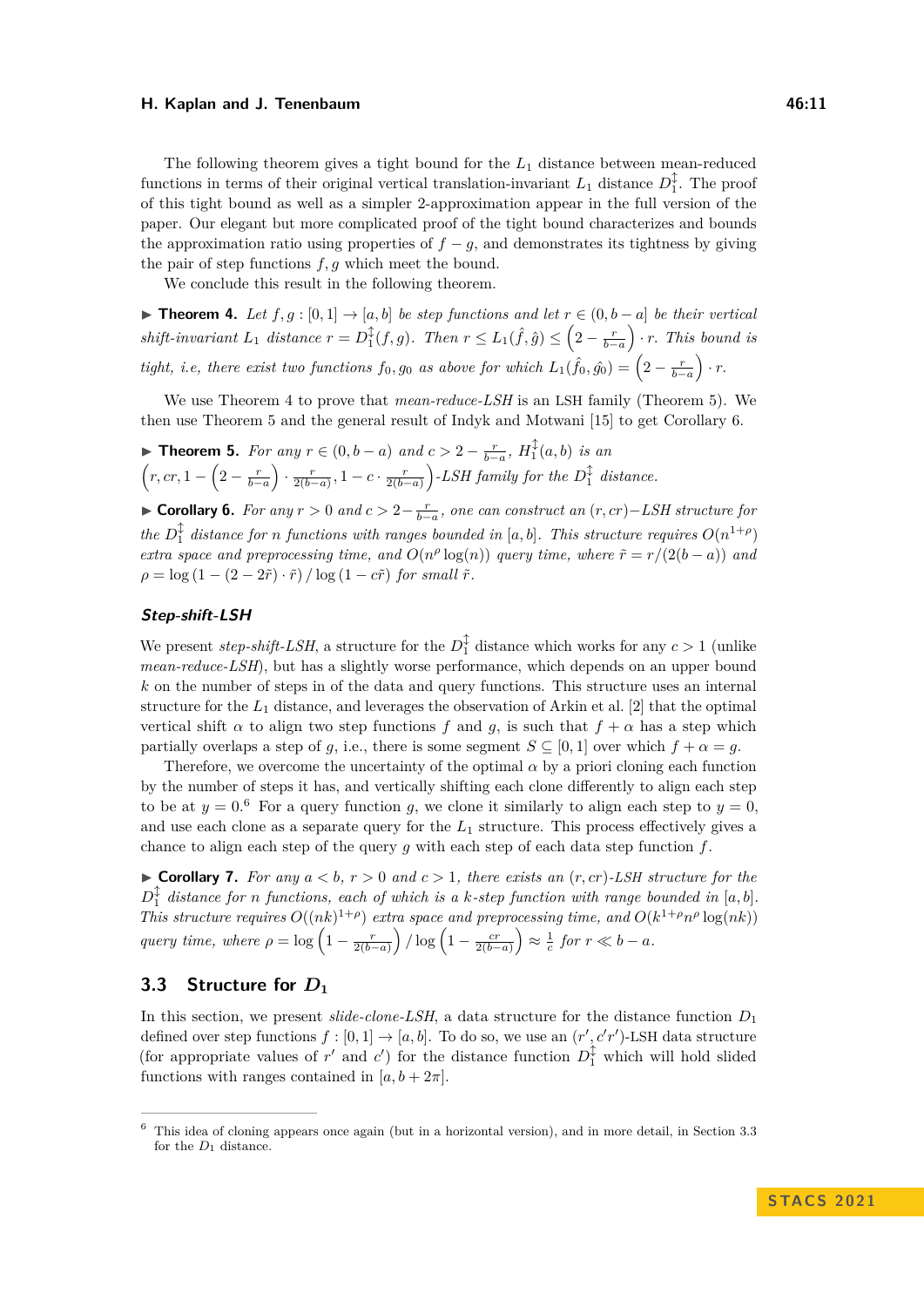#### **46:12 Locality Sensitive Hashing for Efficient Similar Polygon Retrieval**

Recall that the  $D_1$  distance between a data function f and a query function g is defined to be the minimal  $D_1^{\updownarrow}$  distance between a function in the set  $\{slide_u^{\leftrightarrow}(f^{2\pi}) \mid u \in [0,1]\}$  and the function *g*, and we obviously do not know *u* a priori and cannot build a structure for each possible  $u \in [0, 1]$ . Fortunately, in the proof of Theorem 6 from Arkin et al. [\[2\]](#page-14-0), they show that for any pair of step functions *f* and *g*, the optimal slide *u* is such that a discontinuity of f is aligned with a discontinuity of  $q$ . They show that this is true also for the  $D_2$  distance.

Therefore, we can overcome the uncertainty of the optimal *u* by a priori cloning each function by the number of discontinuity points it has, and sliding each clone differently to align its discontinuity point to be at  $x = 0$ . For a query function g, we clone it similarly to align each discontinuity point to  $x = 0$ , use each clone as a separate query. The above process effectively gives a chance to align each discontinuity point of the query function *g* with each discontinuity point of each data step function *f*.

*Slide-clone-LSH* works as follows.

## **Preprocessing phase**

We are given the parameters  $r > 0$ ,  $c > 1$ ,  $a < b$  and a set of step functions F, where each function is defined over the domain  $[0,1]$  and has a range bounded in  $[a, b]$ . Additionally, we are given an upper bound *k* on the number of steps a data or query step function may have. First, we replace each function  $f \in F$  with the set of (at most  $k+1$ ) *u* slides of it's  $2\pi$ -extension for each discontinuity point *u*, i.e.,  $slide_{u}^{\leftrightarrow}(f^{2\pi})$  for each discontinuity point  $u \in [0, 1]$ . For each such clone we remember its original unslided function. Next, we store the at most  $(k+1) \cdot |F|$  resulted functions in an  $(r', c'r')$ -LSH data structure for the  $D_1^{\updownarrow}$  distance for functions with ranges bounded in  $[a, b + 2\pi]$ , tuned with the parameters  $r' = r$  and  $c' = c$ .

#### **Query phase**

Let *g* be a query function. We query the  $D_1^{\updownarrow}$  structure constructed in the preprocessing phase with each of the slided queries  $slide_u^{\leftrightarrow}(g^{2\pi})$  for each discontinuity point  $u \in [0,1]$ . If one of the queries returns a data function *f*, we return its original unslided function, and otherwise return nothing.

In Theorem [8,](#page-11-0) we prove that  $\textit{slide-clone-LSH}$  is an  $(r, cr)$ -data structure for  $D_1$ .

<span id="page-11-0"></span> $\triangleright$  **Theorem 8.** *Slide-clone-LSH is an*  $(r, cr)$ *-LSH structure for the*  $D_1$  *distance.* 

▶ **Corollary 9.** For any  $a < b$ ,  $r > 0$ ,  $\omega = b + 2\pi - a$  and  $c > 2 - \frac{r}{\omega}$ , there ex*ists an* (*r, cr*)*-LSH structure for the D*<sup>1</sup> *distance for n functions, each of which is a k*-step function with range bounded in [a, b]. This structure requires  $O((nk)^{1+\rho})$  extra *space and preprocessing time, and*  $O(k^{1+\rho}n^{\rho}\log(nk))$  *query time, where*  $\tilde{r} = r/(2\omega)$  *and*  $\rho = \log(1 - (2 - 2\tilde{r}) \cdot \tilde{r}) / \log(1 - c\tilde{r}) \approx \frac{2}{c}$  *for small*  $\tilde{r}$ <sup>[7](#page-11-1)</sup>.

 $\triangleright$  **Corollary 10.** For any  $a < b$ ,  $r > 0$  and  $c > 1$ , there exists an  $(r, cr)$ -LSH struc*ture for the D*<sup>1</sup> *distance for n functions, each of which is a k-step function with range bounded in* [a, b]. This structure requires  $O((nk^2)^{1+\rho})$  extra space and preprocessing time, and  $O(k^{2+2\rho}n^{\rho}\log(nk))$  query time, where  $\rho = \log\left(1-\frac{r}{2(b+2\pi-a)}\right)/\log\left(1-\frac{cr}{2(b+2\pi-a)}\right) \approx \frac{1}{c}$  for  $r \ll 2(b+2\pi-a).$ 

<span id="page-11-1"></span>Given a bound *s* on the span of the functions, we can a priori vertically shift all the functions such that their minimum is 0, effectively making the range size smaller (within [0*, s*]) and improving the performance of the structure (see the full version).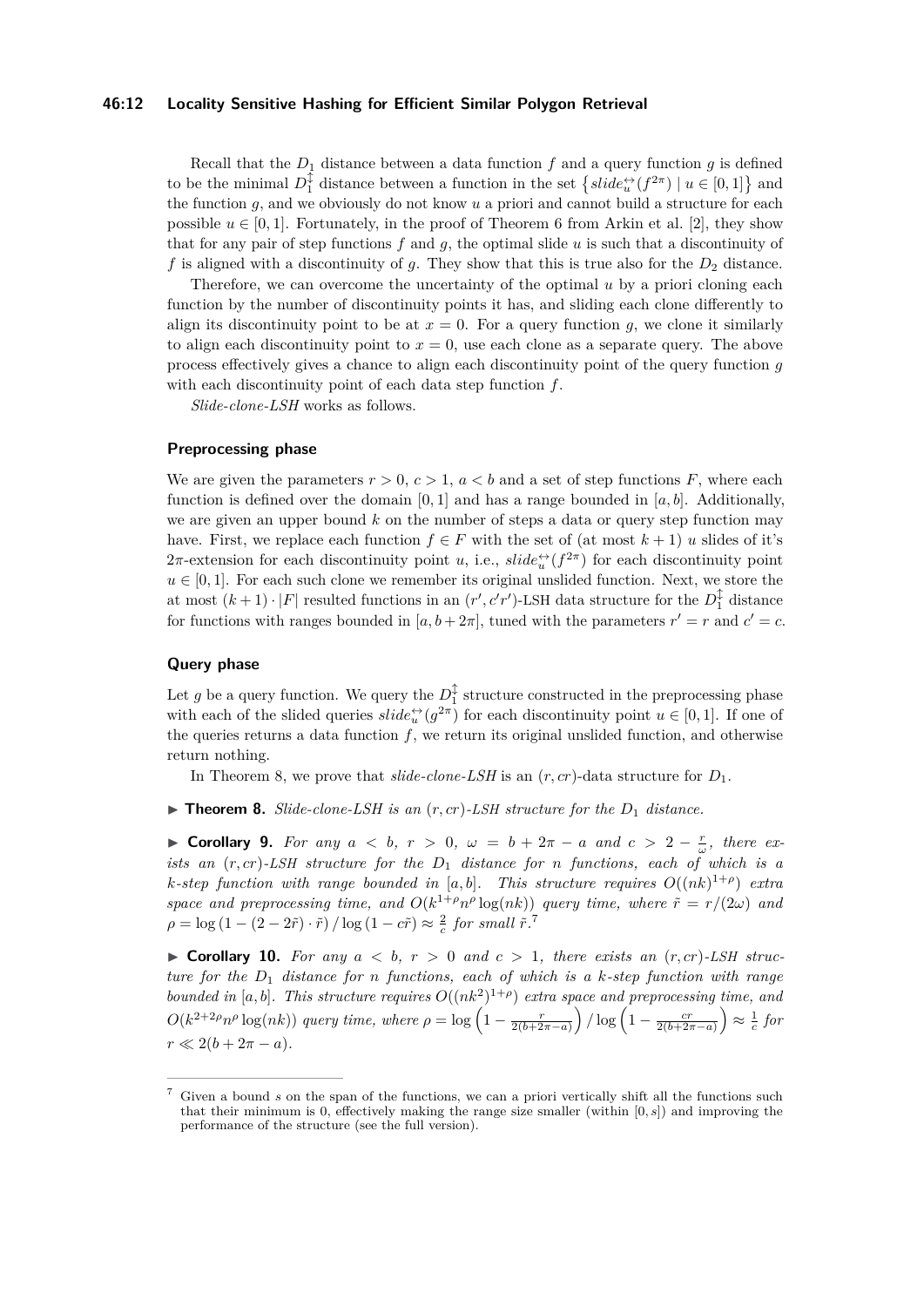## **4** *L***2-based distances**

This section, which appears in detail in the full version of the paper, gives LSH structures for the  $L_2$  distance, the  $D_2^{\updownarrow}$  distance and then the  $D_2$  distance.

First, we present *discrete-sample-LSH*, a simple LSH structure for functions  $f : [0,1] \rightarrow$ [*a, b*] with respect to the *L*<sup>2</sup> distance. The intuition behind *discrete-sample-LSH* is that the  $L_2$  distance between the step functions  $f, g : [0, 1] \to [a, b]$  can be approximated via a sample of *f* and *g* at the evenly spaced set of points  $\{i/n\}_{i=0}^n$ . Specifically, by replacing each function *f* by the vector  $vec_n(f) = \left(\frac{1}{\sqrt{n}} f\left(\frac{0}{n}\right), \frac{1}{\sqrt{n}} f\left(\frac{1}{n}\right), \ldots, \frac{1}{\sqrt{n}} f\left(\frac{n-1}{n}\right)\right)$ , one can show that for a large enough value of  $n \in \mathbb{N}$ ,  $L_2(f,g)$  can be approximated by  $L_2 (vec_n(f) - vec_n(g))$ . We prove that for any two *k*-step functions  $f, g : [0,1] \to [a, b]$ , and for any  $r > 0$  and  $c > 1$ : (1) if  $L_2(f,g) \le r$  then  $L_2(\text{vec}_{n_{r,c}}(f), \text{vec}_{n_{r,c}}(g)) \le c^{1/4}r$ , and (2) if  $L_2(f,g) > cr$ then  $L_2\left(vec_{n_{r,c}}(f),vec_{n_{r,c}}(g)\right) > c^{3/4}r$  for a sufficiently large  $n_{r,c}$  (see full version for the exact value). Note that the bounds  $A = c^{1/4}r$  and  $B = c^{3/4}r$  are selected for simplicity, and other trade-offs are possible. The proof of this claim relies on the observation that  $(f - g)^2$  is also a step function, and that  $L_2 \left( vec_{n_{r,c}}(f), vec_{n_{r,c}}(g) \right)^2$  is actually the left Riemann sum of  $(f - g)^2$ , so as  $n \to \infty$ , it must approach  $\int_0^1 (f(x) - g(x))^2 dx = (L_2(f, g))^2$ . *Discrete-sample-LSH* replaces data and query functions f with the vector samples  $vec_{n_{r,c}}(f)$ , and holds an  $(c^{1/4}r, c^{3/4}r)$ -LSH structure for the  $n_{r,c}$ -dimensional Euclidean distance (e.g., the *Spherical-LSH* based structure of Andoni and Razenshteyn [\[1\]](#page-14-6)). The resulting structure has the parameter  $\rho = \frac{1}{2c-1}$ .

In the full version of the paper, we present an alternative structure tailored for the  $L_2$ distance for general (not necessarily *k*-step) integrable functions  $f : [0,1] \rightarrow [a,b]$ , based on a simple and efficiently computable asymmetric hash family which uses *random-point-LSH* as a building block. We note that this structure's  $\rho$  values are larger than those of *discrete-sample-LSH* for small values of *r*.

Next, we give *vertical-alignment-LSH*– a structure for  $D_2^{\updownarrow}$ . Recall that the mean-reduction (Section [3.2\)](#page-9-0) of a function *f* is defined to be  $\hat{f}(x) = f(x) - \int_0^1 f(t)dt$ . We show that the *meanreduction* has no approximation loss when used for reducing  $D_2^{\updownarrow}$  distances to  $L_2$  distances, i.e., it holds that  $D_2^{\updownarrow}(f,g) = L_2(\hat{f},\hat{g})$  for any  $f,g$ . Thus, to give an  $(r,cr)$ -LSH structure for  $D_2^{\updownarrow}$ , *vertical-alignment-LSH* simply holds a  $(r, cr)$ -LSH structure for  $L_2$ , and translates data and query functions  $f$  for  $D_2^{\updownarrow}$  to data and query functions  $\hat{f}$  for  $L_2$ .

Finally, we employ the same cloning and sliding method as in Section [3.3,](#page-10-4) to obtain an  $(r, cr)$ -LSH structure for  $D_2$  using a structure for  $D_2^{\updownarrow}$ .

## **5 Polygon distance**

In this section (which appears in detail in the full version of the paper) we consider polygons, and give efficient structures to find similar polygons to an input polygon. All the results of this section depend on a fixed value  $m \in \mathbb{N}$ , which is an upper bound on the number of vertices in all the polygons which the structure supports (both data and query polygons). Recall that the distance functions between two polygons *P* and *Q* which we consider, are defined to be variations of the  $L_p$  distance between the turning functions  $t_p$  and  $t_Q$  of the polygons, for  $p = 1, 2$ . To construct efficient structures for similar polygon retrieval, we apply the structures from previous sections to the turning functions of the polygons.

To apply these structures and analyze their performance, it is necessary to bound the range of the turning functions, and represent them as *k*-step functions. Since the turning functions are (*m* + 1)-step functions, it therefore remains to compute bounds for the range of the turning function *t<sup>P</sup>* .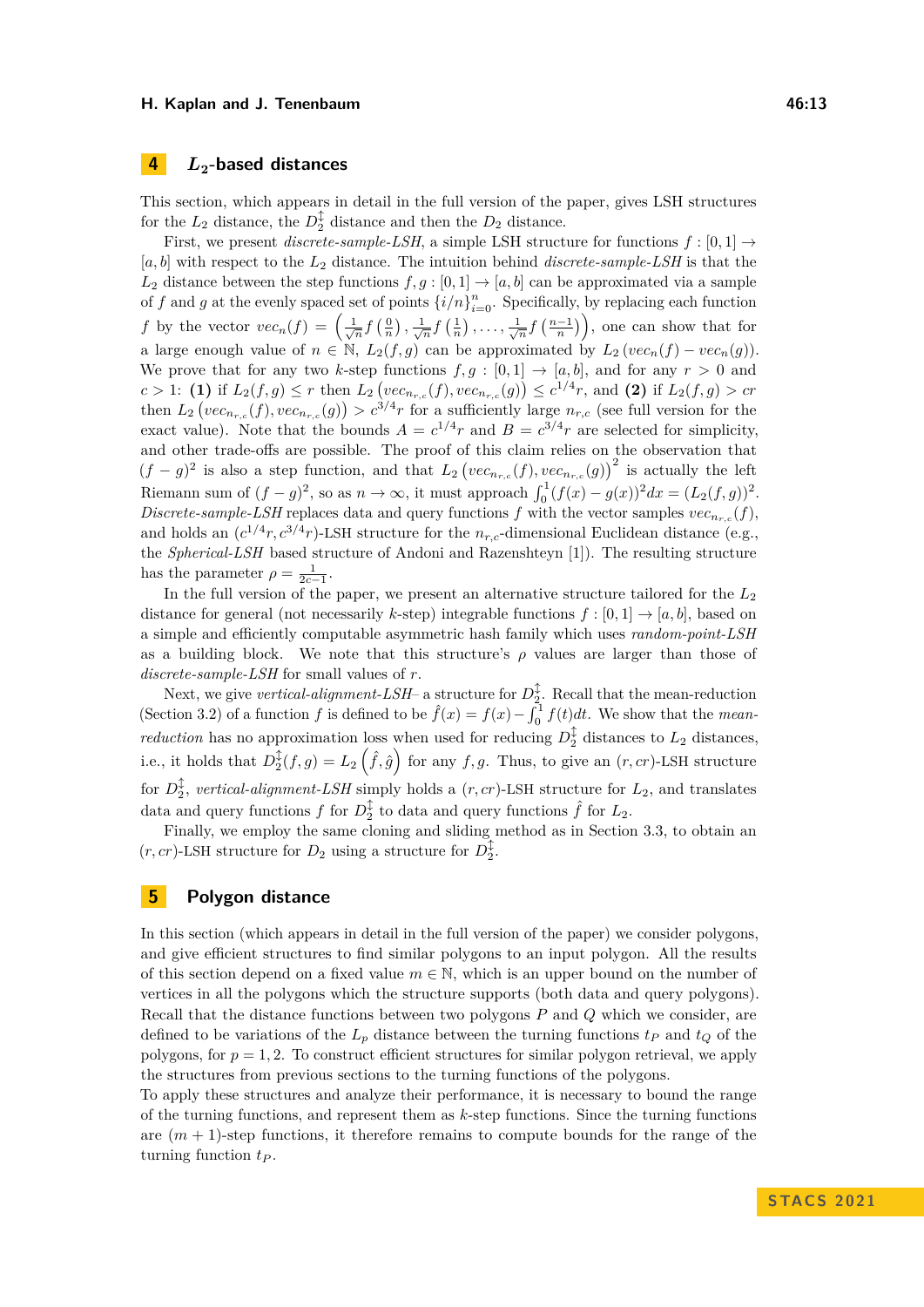#### **46:14 Locality Sensitive Hashing for Efficient Similar Polygon Retrieval**

A coarse bound of  $[-(m+1)\pi,(m+3)\pi]$  can be derived by noticing that the initial value of the turning function is in  $[0, 2\pi]$ , that any two consecutive steps in the turning function differ by an angle less than  $\pi$ , and that the turning function has at most  $m + 1$  steps.

We give an improved and tight bound for the range of the turning function, which relies on the fact that turning functions may wind up and accumulate large angles, but they must almost completely unwind towards the end of the polygon traversal, such that  $t_P(1) \in$  $[t_P(0) + \pi, t_P(0) + 3\pi]$ . Our result is as follows.

▶ **Theorem 11** (Simplified)**.** *Let P be a polygon with m vertices. Then for the turning*  $function t_P, \forall x \in [0,1], -(\lceil m/2 \rceil - 1) \pi \leq t_P(x) \leq (\lceil m/2 \rceil + 3) \pi$ , and this bound is tight.

We denote the lower and upper bounds on the range by  $a_m = -(\lfloor m/2 \rfloor - 1) \pi$  and  $b_m =$  $(\lfloor m/2 \rfloor + 3)$  *π* respectively, and define  $\lambda_m$  to be the size of this range,  $\lambda_m = (2 \cdot \lfloor m/2 \rfloor + 2)\pi$ . Having the results above, we get LSH structures for the different corresponding polygonal distances which support polygons with at most *m* vertices, by simply replacing each data and query polygon by its turning function.

Regarding the distances  $D_1^{\updownarrow}$  and  $D_1$ , we can improve the bound above using the crucial observation that even though the range of the turning function may be of size near  $m\pi$ , its span can actually only be of size approximately  $\frac{m}{2} \cdot \pi$  (Theorem [12\)](#page-13-0), where we define the span of a function  $\phi$  over the domain [0, 1], to be  $span(\phi) = \max_{x \in [0,1]}(\phi(x)) - \min_{x \in [0,1]}(\phi(x)).$ 

A simplified version of this result is as follows.

<span id="page-13-0"></span>▶ **Theorem 12** (Simplified)**.** *Let Q be a polygon with m vertices. Then for the turning function*  $t_Q$ *, it holds that*  $span(t_Q) \leq (\lfloor m/2 \rfloor + 1) \pi = \lambda_m/2$ *. Moreover, for any*  $\varepsilon > 0$  *there exists such a polygon with span at least*  $(\lfloor m/2 \rfloor + 1) \pi - \varepsilon$ *.* 

Since the  $D_1^{\updownarrow}$  distance is invariant to vertical shifts, we can improve the overall performance of our  $D_1^{\updownarrow}$  LSH structure by simply mapping each data and query polygon  $P \in S$  to its vertically shifted turning function  $x \to t_P(x) - \min_{z \in [0,1]} t_P(z)$  (such that its minimal value becomes 0). This shift morphs the ranges of the set of functions *F* to be contained in  $[0, \max_{f \in F} (span(f))]$ . By Theorem [12,](#page-13-0) we can therefore use the adjusted bounds of  $a = 0$ and  $b = \lambda_m/2$  (each function  $f \in S_0$  is obviously non-negative, but also bounded above by  $\lambda_m/2$  by Theorem [12\)](#page-13-0), and effectively halve the size of the range from  $\lambda_m = b_m - a_m$  to *λm/*2.

To summarize our results for polygons, we use the  $\tilde{O}$  notation to hide multiplicative constants which are small powers (e.g., 5) of  $m, \frac{1}{r}$ , and  $\frac{1}{\sqrt{c-1}}$ :

For the  $D_1$  distance, for any  $c > 2$  we give an  $(r, cr)$ -LSH structure which for  $r \ll \frac{2\lambda_m}{c}$ roughly requires  $O(n^{1+\rho})$  preprocessing time and space, and  $O(n^{1+\rho}\log n)$  query time, where  $\rho$  is roughly  $\frac{2}{c}$ . Also for  $D_1$ , for any  $c > 1$  we get an  $(r, cr)$ -LSH structure which for  $r \ll \lambda_m$ roughly requires  $O((nm^2)^{1+\rho})$  preprocessing time and space, and  $O(m^{2+2\rho}n^{\rho} \log(nm))$  query time, where  $\rho$  is roughly  $1/c$ .

For the  $D_2$  distance, we give an  $(r, cr)$ -LSH structure which requires  $\tilde{O}(n^{1+\rho})$  preprocessing time,  $\tilde{O}(n^{1+\rho})$  space, and  $\tilde{O}(n^{\rho})$  query time, where  $\rho = \frac{1}{2\sqrt{c}-1}$ .

### **6 Conclusions and directions for future work**

We present several novel LSH structures for searching nearest neighbors of functions with respect to the  $L_1$  and the  $L_2$  distances, and variations of these distances which are invariant to horizontal and vertical shifts. This enables us to devise efficient similar polygon retrieval structures, by applying our nearest neighbor data structures for functions, to the turning functions of the polygons. For efficiently doing this, we establish interesting bounds on the range and span of the turning functions of *m*-gons.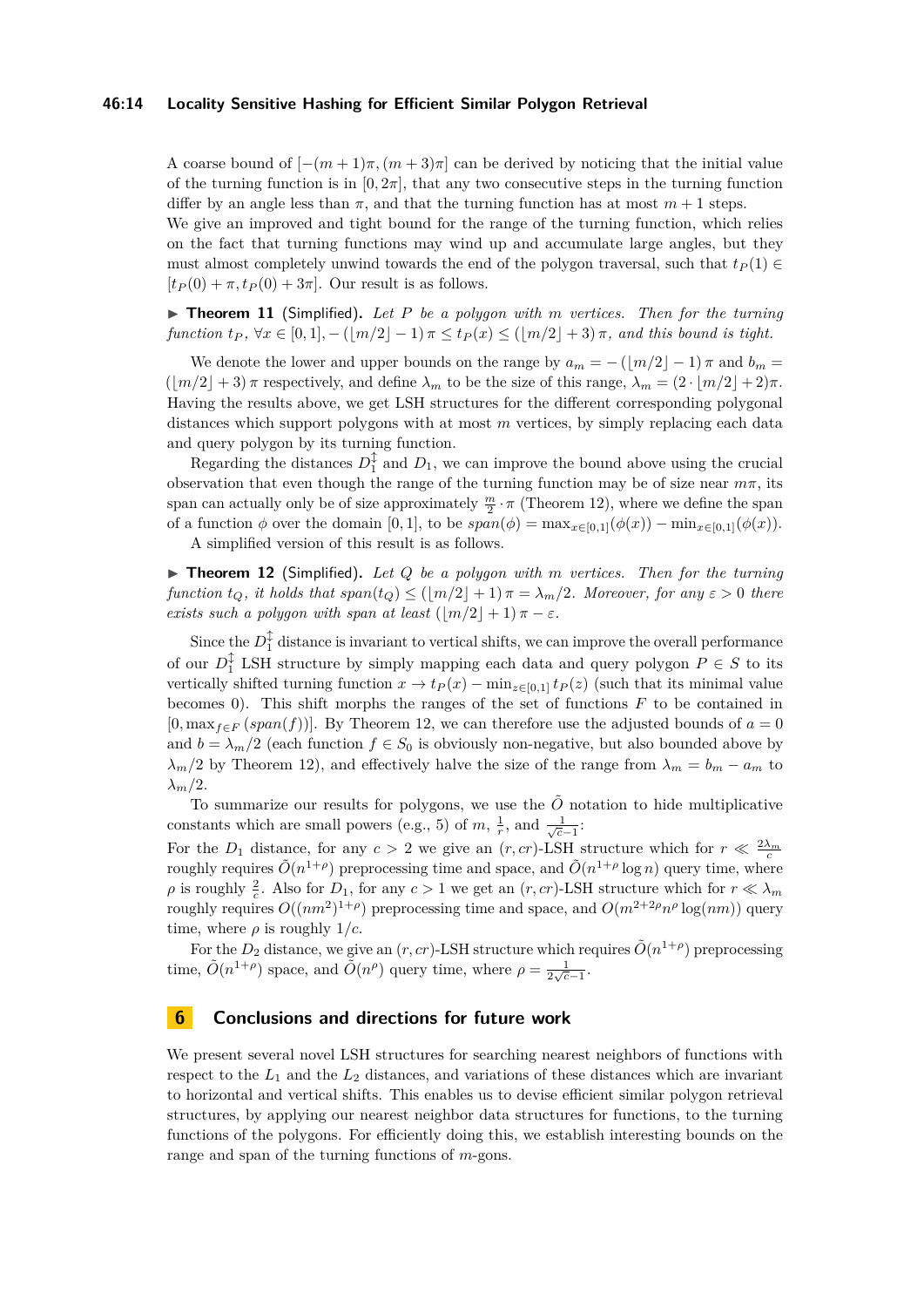As part of our analysis, we proved that for any two functions  $f, g : [0, 1] \rightarrow [a, b]$  such that  $D_1^{\updownarrow}(f,g) = r$ , it holds that  $L_1(\hat{f}, \hat{g}) \leq (2 - \frac{r}{b-a}) \cdot r$ . This tight approximation guarantee may be of independent interest. An interesting line for further research is to find near neighbor structures with tighter guarantees for simple and frequently occurring families of polygons such as rectangles, etc.

All the reductions we describe have some performance loss, which is reflected in the required space, preprocessing and query time. Finding optimal reduction parameters (e.g., an optimal value of *ξ* in Section [3.3](#page-10-4) for polygons) and finding more efficient reductions is another interesting line for further research. Finding an approximation scheme for the horizontal distance (similarly to the  $\left(2-\frac{r}{b-a}\right)$ -approximation for the  $D_1^{\updownarrow}$  distance which appears in Section [3.2\)](#page-9-0) is another intriguing open question.

#### **References**

- <span id="page-14-6"></span>**1** Alexandr Andoni and Ilya Razenshteyn. Optimal data-dependent hashing for approximate near neighbors. In *STOC*, pages 793–801. ACM, 2015.
- <span id="page-14-0"></span>**2** Esther M Arkin, L Paul Chew, Daniel P Huttenlocher, Klara Kedem, and Joseph S Mitchell. An efficiently computable metric for comparing polygonal shapes. Technical report, Cornell University, 1991.
- <span id="page-14-15"></span>**3** Maria Astefanoaei, Paul Cesaretti, Panagiota Katsikouli, Mayank Goswami, and Rik Sarkar. Multi-resolution sketches and locality sensitive hashing for fast trajectory processing. In *SIGSPATIAL*, pages 279–288. ACM, 2018.
- <span id="page-14-7"></span>**4** Artem Babenko, Anton Slesarev, Alexandr Chigorin, and Victor Lempitsky. Neural codes for image retrieval. In *ECCV*, pages 584–599. Springer, 2014.
- <span id="page-14-2"></span>**5** Dana H Ballard. Generalizing the hough transform to detect arbitrary shapes. *Pattern Recognition*, 13(2):111–122, 1981.
- <span id="page-14-10"></span>**6** Ilaria Bartolini, Paolo Ciaccia, and Marco Patella. Using the time warping distance for fourier-based shape retrieval. Technical report, IEIIT-BO-03-02, 2002.
- <span id="page-14-9"></span>**7** Dusan Cakmakov and Emilija Celakoska. Estimation of curve similarity using turning functions. *International Journal of Applied Mathematics*, 15:403–416, 2004.
- <span id="page-14-13"></span>**8** Matteo Ceccarello, Anne Driemel, and Francesco Silvestri. Fresh: Fréchet similarity with hashing. In *WADS*, pages 254–268. Springer, 2019.
- <span id="page-14-11"></span>**9** Edgar Chávez, Ana C Chávez Cáliz, and Jorge L López-López. Affine invariants of generalized polygons and matching under affine transformations. *Computational Geometry*, 58:60–69, 2016.
- <span id="page-14-12"></span>**10** Anne Driemel and Francesco Silvestri. Locality-sensitive hashing of curves. In *SOCG*, pages 37:1–37:16, 2017.
- <span id="page-14-14"></span>**11** Arnold Filtser, Omrit Filtser, and Matthew J Katz. Approximate nearest neighbor for curves—simple, efficient, and deterministic. *arXiv preprint*, 2019. [arXiv:1902.07562](http://arxiv.org/abs/1902.07562).
- <span id="page-14-16"></span>**12** Kristen Grauman and Trevor Darrell. Fast contour matching using approximate earth mover's distance. In *CVPR*, pages I–220. IEEE, 2004.
- <span id="page-14-8"></span>**13** Joachim Gudmundsson and Rasmus Pagh. Range-efficient consistent sampling and localitysensitive hashing for polygons. In *ISAAC*, 2017.
- <span id="page-14-5"></span>**14** Sariel Har-Peled, Piotr Indyk, and Rajeev Motwani. Approximate nearest neighbor: Towards removing the curse of dimensionality. *Theory of computing*, 8(1):321–350, 2012.
- <span id="page-14-4"></span>**15** Piotr Indyk and Rajeev Motwani. Approximate nearest neighbors: towards removing the curse of dimensionality. In *STOC*, pages 604–613. ACM, 1998.
- <span id="page-14-3"></span>**16** Yehezkel Lamdan and Haim J Wolfson. Geometric hashing: A general and efficient model-based recognition scheme. In *ICCV*, page 238–249, 1988.
- <span id="page-14-1"></span>**17** Lambert Schomaker, Edward de Leau, and Louis Vuurpijl. Using pen-based outlines for object-based annotation and image-based queries. In *AVI*, pages 585–592. Springer, 1999.